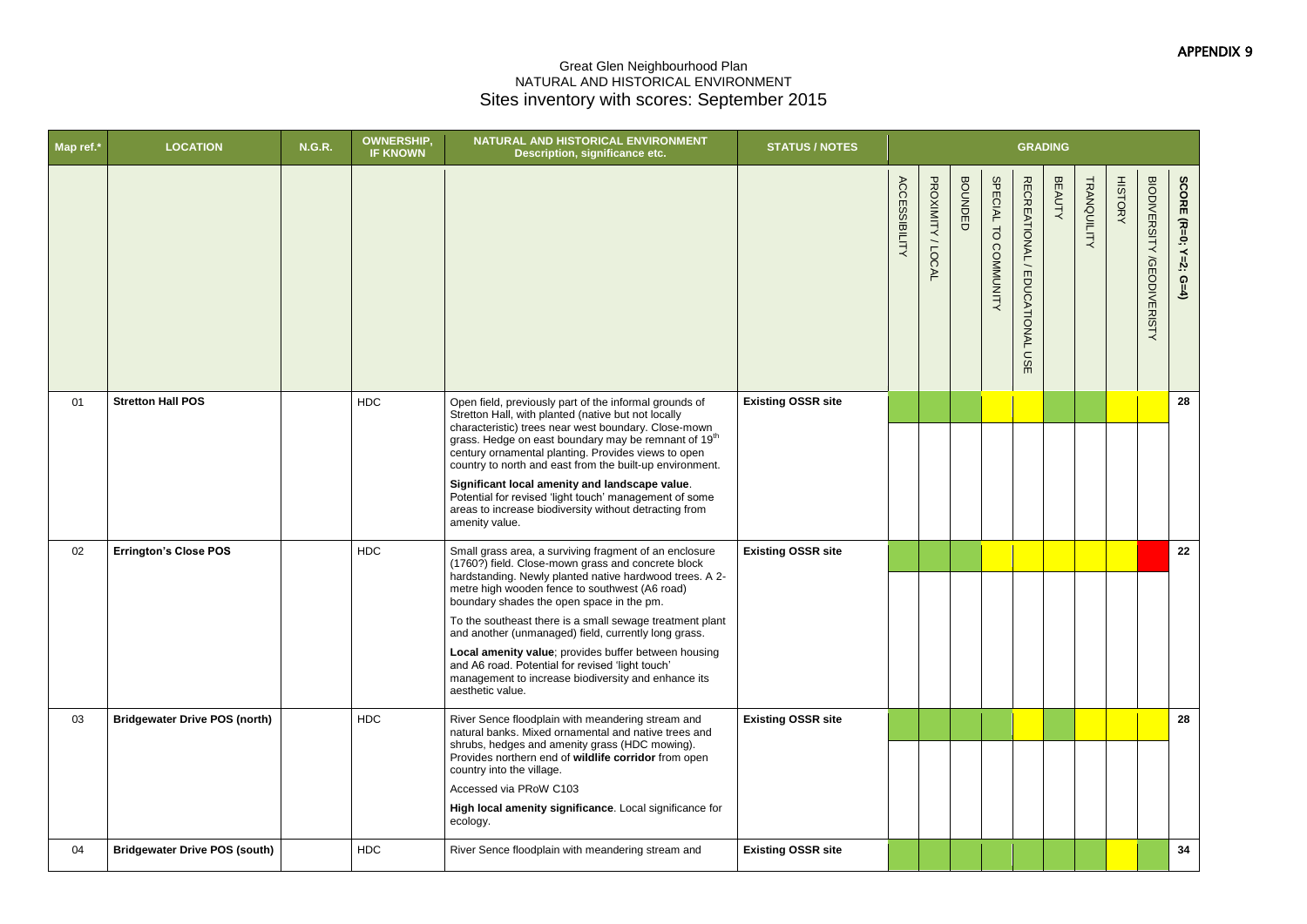| Map ref.* | <b>LOCATION</b>                                   | <b>N.G.R.</b> | <b>OWNERSHIP,</b><br><b>IF KNOWN</b> | NATURAL AND HISTORICAL ENVIRONMENT<br>Description, significance etc.                                                                                                                                                                                                                                                                                                                                                                                                                                                                                                                                                                                                                                                                                                                                                     | <b>STATUS / NOTES</b>                                                                                                                                                                                                                                                                                                                  |                      |                    |                         |                                |                                                                              | <b>GRADING</b> |             |               |                                             |                       |
|-----------|---------------------------------------------------|---------------|--------------------------------------|--------------------------------------------------------------------------------------------------------------------------------------------------------------------------------------------------------------------------------------------------------------------------------------------------------------------------------------------------------------------------------------------------------------------------------------------------------------------------------------------------------------------------------------------------------------------------------------------------------------------------------------------------------------------------------------------------------------------------------------------------------------------------------------------------------------------------|----------------------------------------------------------------------------------------------------------------------------------------------------------------------------------------------------------------------------------------------------------------------------------------------------------------------------------------|----------------------|--------------------|-------------------------|--------------------------------|------------------------------------------------------------------------------|----------------|-------------|---------------|---------------------------------------------|-----------------------|
|           |                                                   |               |                                      |                                                                                                                                                                                                                                                                                                                                                                                                                                                                                                                                                                                                                                                                                                                                                                                                                          |                                                                                                                                                                                                                                                                                                                                        | <b>ACCESSIBILITY</b> | PROXIMITY<br>LOCAL | <b>BOUNDE</b><br>$\Box$ | SPECIAL TO<br><b>COMMUNITY</b> | <b>RECREATIONAL</b><br>$\overline{\phantom{0}}$<br><b>EDUCATIONAL</b><br>USE | <b>BEAUTY</b>  | TRANQUILITY | <b>HISTOR</b> | <b>BIODIVERSITY</b><br><b>/GEODIVERISTY</b> | SCORE (R=0; Y=2; G=4) |
|           |                                                   |               |                                      | natural banks. Mixed ornamental and native trees and<br>shrubs, remnant of 18 <sup>th</sup> century hedge, amenity grass<br>(HDC mowing), semi-natural grass (GGCWS managed;<br>native wildflower re-introductions), semi-permanent<br>wetland, picnic bench. Some ornamental (non-native)<br>planting within the boundary by neighbouring property<br>owners.<br>Breeding and/or wintering birds recorded include seven<br><b>BAP</b> species.<br>Provides central part of wildlife corridor from open<br>country into the village. District level significance for<br>ecology. High local amenity significance.                                                                                                                                                                                                        | Amenity function is<br>managed by HDC (grass-<br>cutting, tree maintenance).<br><b>Environmental function</b><br>managed by Great Glen<br><b>Community WildSpace</b><br>steering group (GGCWS)<br>under licence as part of<br><b>Sence Meanders</b><br><b>Community WildSpace.</b><br><b>LGS score but already</b><br><b>PROTECTED</b> |                      |                    |                         |                                |                                                                              |                |             |               |                                             |                       |
| 05        | <b>Great Glen Recreation Ground</b><br>(west) POS |               | <b>GGPC</b>                          | Amenity grass (managed for sport & recreation),<br>ornamental trees, etc., with amenity buildings, children's<br>play area and other recreational facilities.<br>$\bullet$ 18 <sup>th</sup> century hedges on south and west<br>boundaries<br>old trackway (GG to Gt Stretton, probably dark<br>$\bullet$<br>ages origin) along west boundary<br>site of 3 <sup>rd</sup> -4 <sup>th</sup> century Roman 'villa'<br>$\bullet$<br>River Sence valley side with incised meanders<br>and river bank, natural regeneration of trees and<br>scrub forms southeast boundary<br>East boundary [see next item] is formed by<br>community orchard, wildflower grassland and<br>spinney of Sence Meanders WildSpace<br>District level significance for history. High local<br>amenity significance. Local significance for ecology. | <b>Existing OSSR site</b><br>Managed for sport,<br>recreation, dog-walking, etc.<br>Includes playing fields,<br>changing facility, GG Social<br>Club, children's play area<br>and skate-park<br><b>LGS score but already</b><br><b>PROTECTED</b>                                                                                       |                      |                    |                         |                                |                                                                              |                |             |               |                                             | 30                    |
| 06        | <b>Great Glen Recreation Ground</b>               |               | <b>GGPC</b>                          | River Sence floodplain with meandering stream, natural                                                                                                                                                                                                                                                                                                                                                                                                                                                                                                                                                                                                                                                                                                                                                                   | <b>Existing OSSR site</b>                                                                                                                                                                                                                                                                                                              |                      |                    |                         |                                |                                                                              |                |             |               |                                             | 34                    |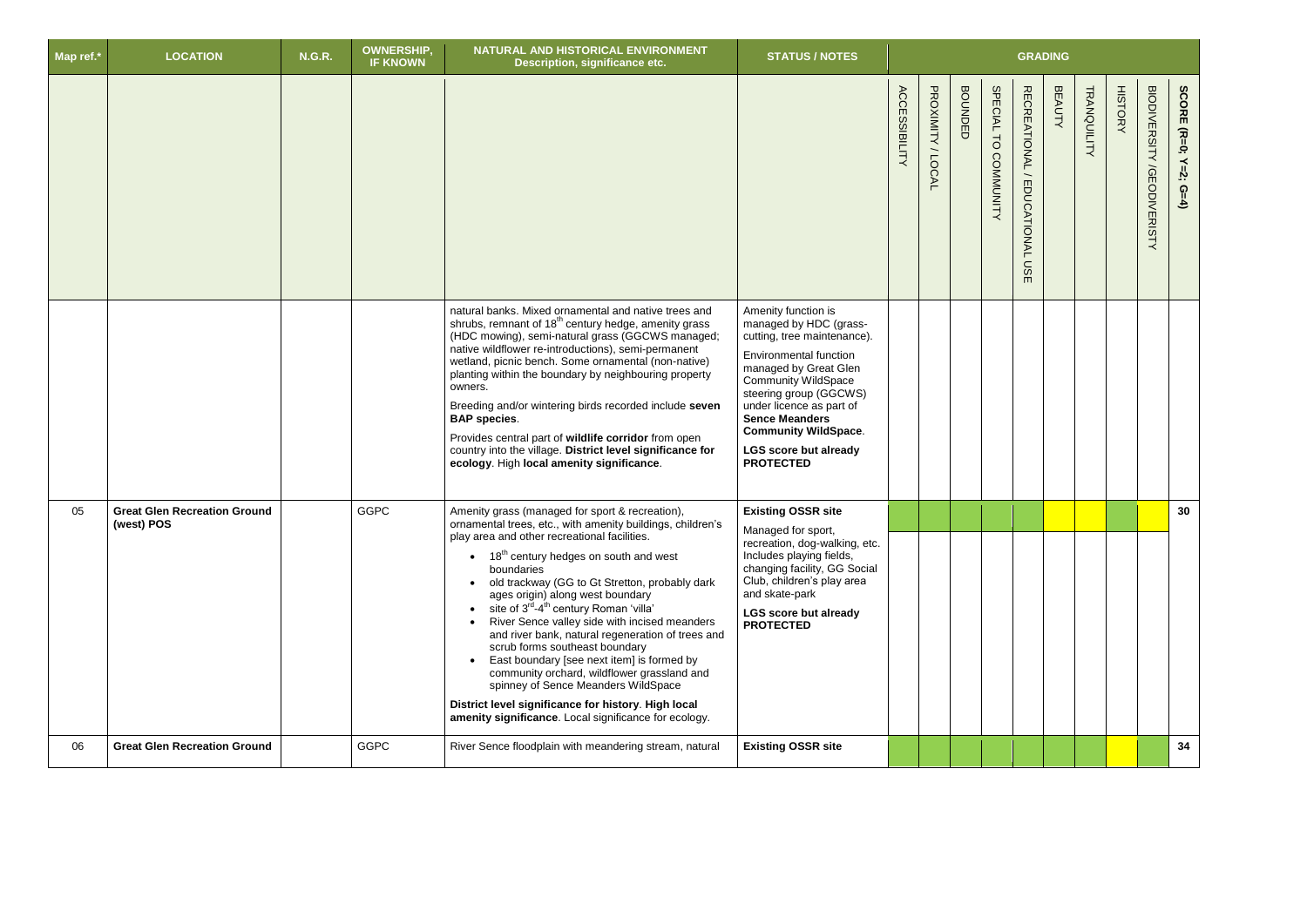| Map ref.* | <b>LOCATION</b>                                | <b>N.G.R.</b> | <b>OWNERSHIP,</b><br><b>IF KNOWN</b> | NATURAL AND HISTORICAL ENVIRONMENT<br>Description, significance etc.                                                                                                                                                                                                                                                                                                                                                                                                                                                                                                                                                                                                                                                                                        | <b>STATUS / NOTES</b>                                                                                                                                                                                                                                                                                               |                      |                   |                |                      |                                                   | <b>GRADING</b> |             |                |                                             |                       |
|-----------|------------------------------------------------|---------------|--------------------------------------|-------------------------------------------------------------------------------------------------------------------------------------------------------------------------------------------------------------------------------------------------------------------------------------------------------------------------------------------------------------------------------------------------------------------------------------------------------------------------------------------------------------------------------------------------------------------------------------------------------------------------------------------------------------------------------------------------------------------------------------------------------------|---------------------------------------------------------------------------------------------------------------------------------------------------------------------------------------------------------------------------------------------------------------------------------------------------------------------|----------------------|-------------------|----------------|----------------------|---------------------------------------------------|----------------|-------------|----------------|---------------------------------------------|-----------------------|
|           |                                                |               |                                      |                                                                                                                                                                                                                                                                                                                                                                                                                                                                                                                                                                                                                                                                                                                                                             |                                                                                                                                                                                                                                                                                                                     | <b>ACCESSIBILITY</b> | PROXIMITY / LOCAL | <b>BOUNDED</b> | SPECIAL TO COMMUNITY | RECREATIONAL/<br><b>EDUCATIONAL</b><br><b>USE</b> | <b>BEAUTY</b>  | TRANQUILITY | <b>HISTORY</b> | <b>BIODIVERSITY</b><br><b>/GEODIVERISTY</b> | SCORE (R=0; Y=2; G=4) |
|           | (east) POS                                     |               |                                      | banks and first terrace. Planted and natural native trees,<br>shrubs and wildflowers, open grass (pre-1960s grazing<br>meadows). Picnic bench, small community orchard.<br>Grassland is being managed by 'light touch' regime of<br>mowing and raking, with planting and sowing of native<br>wild flower species to augment those already present.<br>Community value is enhanced by involvement of adult<br>volunteers, local schoolchildren and scouts in<br>management tasks.<br>Breeding, wintering and migratory birds recorded include<br>eleven BAP species.<br>With adjoining eastern part of Recreation Ground OSSR<br>forms southern part of wildlife corridor from open<br>country into the village.<br>District level significance for ecology. | Managed by GGCWS under<br>licence as part of Sence<br><b>Meanders Community</b><br>WildSpace. Part of Great<br><b>Glen Recreation Ground</b><br>OSSR/POS.<br><b>LGS score but already</b><br><b>PROTECTED</b>                                                                                                       |                      |                   |                |                      |                                                   |                |             |                |                                             |                       |
| 07        | <b>St Cuthbert's Primary School</b><br>grounds |               | <b>LCC</b>                           | Playgrounds, tennis court, decorative and educational<br>gardens and outdoor teaching spaces, playing fields,<br>mown and rough grass, tree spinneys, ornamental trees,<br>boundary hedges and fences.<br>Significant community amenity open space, local<br>ecological and historical significance.                                                                                                                                                                                                                                                                                                                                                                                                                                                        | <b>Existing OSSR site</b><br>Designation and extent to<br>be confirmed with LCC.<br>Modification required to<br>accommodate new (2015)<br>school buildings<br>Parts of the site are<br>currently managed by<br>GGCWS, in collaboration<br>with the school, for outdoor<br>education and 'Seed to<br>Tree' projects. |                      |                   |                |                      |                                                   |                |             |                |                                             | 24                    |
| 08        | <b>St Cuthbert's Church</b>                    |               | Church of                            | Mixed grass, shrubs and trees (native and introduced)                                                                                                                                                                                                                                                                                                                                                                                                                                                                                                                                                                                                                                                                                                       | <b>Existing OSSR site</b>                                                                                                                                                                                                                                                                                           |                      |                   |                |                      |                                                   |                |             |                |                                             | 34                    |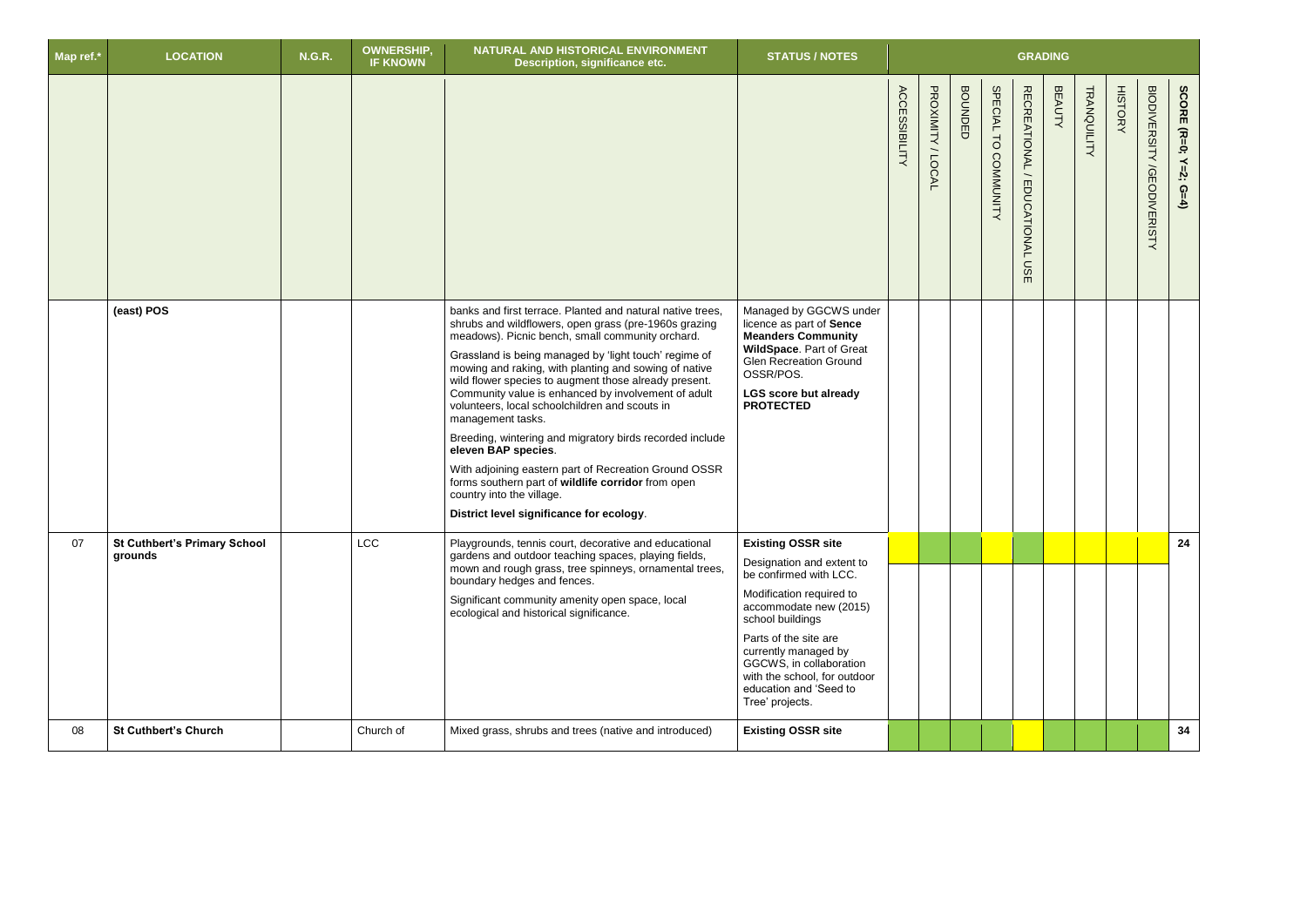| Map ref.*       | <b>LOCATION</b>           | <b>N.G.R.</b> | <b>OWNERSHIP</b><br><b>IF KNOWN</b> | NATURAL AND HISTORICAL ENVIRONMENT<br>Description, significance etc.                                                                                                                                                                                                                                                                                                                                                                                                                                                                                                                                                                                                                                                                                                                                                                                                                                                                                                                                                  | <b>STATUS / NOTES</b>                                                         |                      |                     |                |                                |                                            | <b>GRADING</b> |             |                |                                                                      |
|-----------------|---------------------------|---------------|-------------------------------------|-----------------------------------------------------------------------------------------------------------------------------------------------------------------------------------------------------------------------------------------------------------------------------------------------------------------------------------------------------------------------------------------------------------------------------------------------------------------------------------------------------------------------------------------------------------------------------------------------------------------------------------------------------------------------------------------------------------------------------------------------------------------------------------------------------------------------------------------------------------------------------------------------------------------------------------------------------------------------------------------------------------------------|-------------------------------------------------------------------------------|----------------------|---------------------|----------------|--------------------------------|--------------------------------------------|----------------|-------------|----------------|----------------------------------------------------------------------|
|                 |                           |               |                                     |                                                                                                                                                                                                                                                                                                                                                                                                                                                                                                                                                                                                                                                                                                                                                                                                                                                                                                                                                                                                                       |                                                                               | <b>ACCESSIBILITY</b> | PROXIMITY<br>/LOCAL | <b>BOUNDED</b> | SPECIAL TO<br><b>COMMUNITY</b> | RECREATIONAL/<br><b>EDUCATIONAL</b><br>mSE | <b>BEAUTY</b>  | TRANQUILITY | <b>HISTORY</b> | SCORE (R=0;<br><b>BIODIVERISHY /GEODIVERISHY</b><br>$Y=2;$<br>$G=4)$ |
|                 | churchyard                |               | England,<br>Diocese of<br>Leicester | with headstones and flower plantings surrounding the<br>parish church. This is itself of ?9 <sup>th</sup> century origin,<br>presumably on an older Christian and pre-Christian site.<br>This and site x are believed to be part of a Mercian tribal<br>centre ('palace'), subsequently an early medieval<br>settlement, now surviving as earthworks in site 9.<br>Locally important for breeding birds (three BAP species<br>recorded as breeding).<br>Historic England Record (HER) MLE8447 as 'medieval<br>and post-medieval settlement core of the village'.<br>Site of regional/district level historical significance,<br>whose value would be considerably diminished by loss of<br>its spatial context: it lies within a 'medieval' landscape<br>thanks to the views west and south (over the early 18 <sup>th</sup><br>century turnpike) to the medieval ridge and furrow fields<br>of site 29 (see below), which should be considered as<br>integral to the value of sites 8 and 9.<br>Access via PRoW C31. | <b>LGS score but already</b><br><b>PROTECTED</b>                              |                      |                     |                |                                |                                            |                |             |                |                                                                      |
| 09              | 'Church Field' POS        |               | <b>GGPC</b>                         | Grass, burial ground, ornamental planting, native trees<br>and hedges. Popular dog-walking site<br>Historic England Record (HER) MLE8447 as 'medieval<br>and post-medieval settlement core of the village'.<br>Early to late medieval age earthworks, a settlement<br>believed to be part of the Mercian tribal centre ('palace')<br>on this site and adjacent parcels of land. 18 <sup>th</sup> century<br>hedge to turnpike road, 18 <sup>th</sup> century wall and boundary<br>with 'The Yews', family home of George Cooper, a<br>principal beneficiary of the Enclosure of Great Glen in<br>1760.<br>Access via PRoWs C31 and C102<br>Contiguous with site 8. Of regional/district level<br>historical significance.                                                                                                                                                                                                                                                                                             | <b>Existing OSSR site</b><br><b>LGS score but already</b><br><b>PROTECTED</b> |                      |                     |                |                                |                                            |                |             |                | 30 <sup>°</sup>                                                      |
| 10 <sup>°</sup> | <b>Memorial Green POS</b> |               | <b>GGPC</b>                         | Ornamental grass, flowerbeds, trees and shrubs, war                                                                                                                                                                                                                                                                                                                                                                                                                                                                                                                                                                                                                                                                                                                                                                                                                                                                                                                                                                   | <b>Existing OSSR site</b>                                                     |                      |                     |                |                                |                                            |                |             |                | 24                                                                   |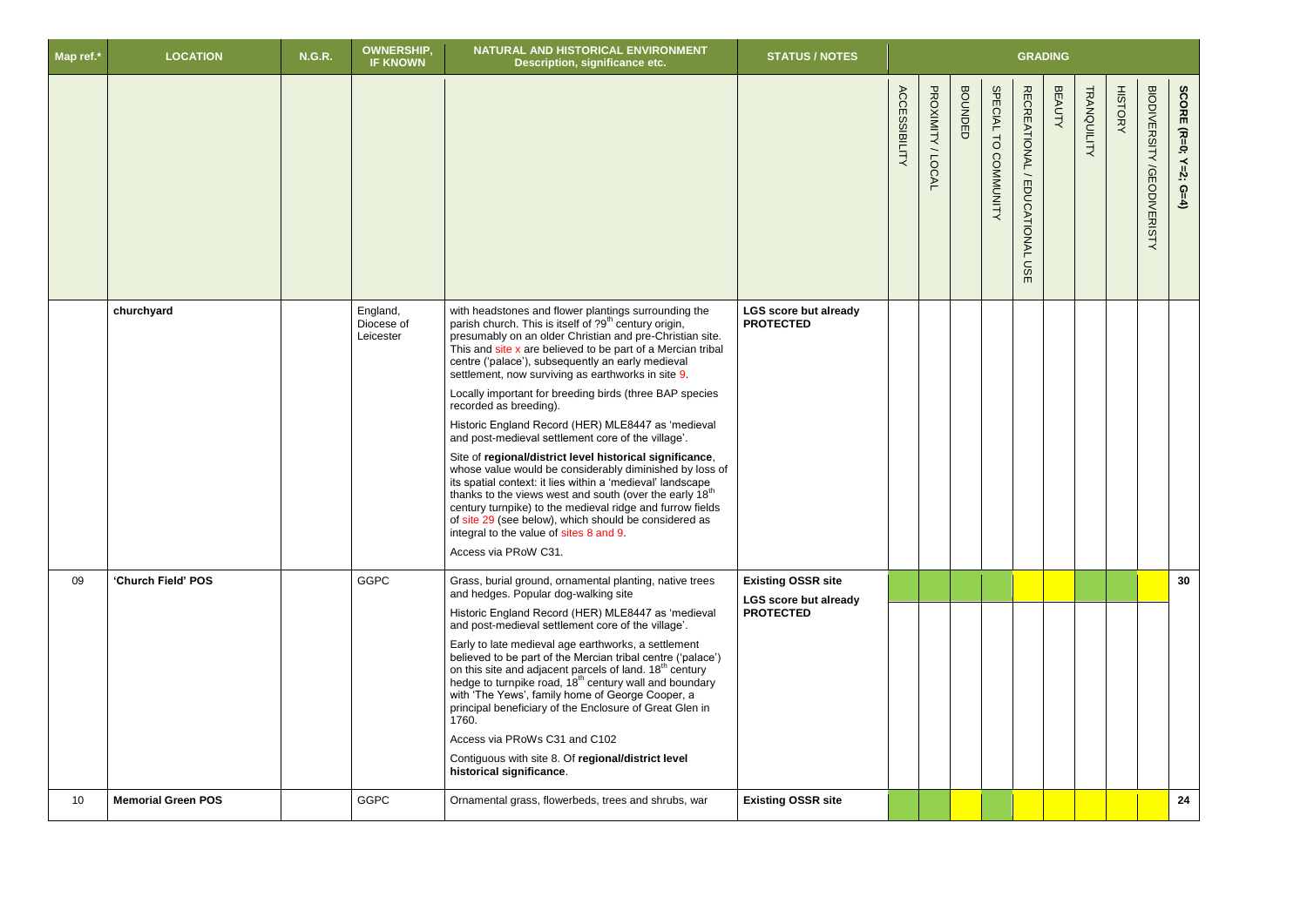| Map ref.* | <b>LOCATION</b>                 | <b>N.G.R.</b> | <b>OWNERSHIP,</b><br><b>IF KNOWN</b> | NATURAL AND HISTORICAL ENVIRONMENT<br>Description, significance etc.                                                                                                                                                                                                                                                                                                                                                                                                                                                                                                                    | <b>STATUS / NOTES</b>                               |                      |                     |                |                      |                                                                              | <b>GRADING</b> |             |                |                                             |                       |
|-----------|---------------------------------|---------------|--------------------------------------|-----------------------------------------------------------------------------------------------------------------------------------------------------------------------------------------------------------------------------------------------------------------------------------------------------------------------------------------------------------------------------------------------------------------------------------------------------------------------------------------------------------------------------------------------------------------------------------------|-----------------------------------------------------|----------------------|---------------------|----------------|----------------------|------------------------------------------------------------------------------|----------------|-------------|----------------|---------------------------------------------|-----------------------|
|           |                                 |               |                                      |                                                                                                                                                                                                                                                                                                                                                                                                                                                                                                                                                                                         |                                                     | <b>ACCESSIBILITY</b> | PROXIMITY<br>/LOCAL | <b>BOUNDED</b> | SPECIAL TO COMMUNITY | <b>RECREATIONAL</b><br>$\overline{\phantom{0}}$<br>EDUCATIONAL<br><b>USE</b> | <b>BEAUTY</b>  | TRANQUILITY | <b>HISTORY</b> | <b>BIODIVERSITY</b><br><b>/GEODIVERISTY</b> | SCORE (R=0; Y=2; G=4) |
|           |                                 |               |                                      | memorial, etc.<br>A village 'green' (although not designated as such) of varying status and function since at the mid-17 <sup>th</sup> century<br>or before, with the original course of Burton Brook and<br>two associated fords defining its south east end, the 17 <sup>th</sup><br>century 'Greyhound' coaching inn to the south, and<br>several 18 <sup>th</sup> century houses and the previous 'Crown' inn<br>to west and north.<br>District level significance for history. Local amenity<br>and landscape significance. Local significance for<br>ecology, no notable records. |                                                     |                      |                     |                |                      |                                                                              |                |             |                |                                             |                       |
| 11        | <b>Cromwell Road play area</b>  |               | <b>HDC</b>                           | Play park within housing development. Local amenity<br>significance.                                                                                                                                                                                                                                                                                                                                                                                                                                                                                                                    | <b>Existing OSSR site</b>                           |                      |                     |                |                      |                                                                              |                |             |                |                                             | 16                    |
| 12        | <b>Stonehill Court POS</b>      |               | <b>GGPC</b>                          | Open space with ornamental planting and mown grass; it<br>is surviving fragment of an Enclosure (1760) field (parcel<br>145 on the 1 <sup>st</sup> edition Ordnance Survey) with a<br>fragmentary 18 <sup>th</sup> century hedge on the northeast<br>boundary with St Cuthbert's school grounds, with which it<br>is ecologically contiguous.<br>Access via PRoW C13.<br>Local amenity significance; local historical and ecological<br>significance.                                                                                                                                   | ?Existing OSSR site<br>(omitted from 2014 register) |                      |                     |                |                      |                                                                              |                |             |                |                                             | 26                    |
| 13        | <b>Stretton Glen POS</b>        |               | <b>GGPC</b>                          | Local amenity, Recreation area and planted open space.<br>Includes a preserved fragment of a mid-18 <sup>th</sup> century<br>hedge. Site is part of Historic England Record MLE<br>18327, an Iron Age / Roman farmstead archaeological<br>site (opportunity for interpretation on identity signage?).<br>Local amenity significance; District level significance<br>for archaeology (academic)                                                                                                                                                                                          | <b>Future OSSR site</b>                             |                      |                     |                |                      |                                                                              |                |             |                |                                             | 24                    |
| 14        | <b>Stretton Glen (east) POS</b> |               | <b>GGPC</b>                          | Planned local amenity. Primarily an open space whose                                                                                                                                                                                                                                                                                                                                                                                                                                                                                                                                    | Proposed LGS site, 2014                             |                      |                     |                |                      |                                                                              |                |             |                |                                             | 26                    |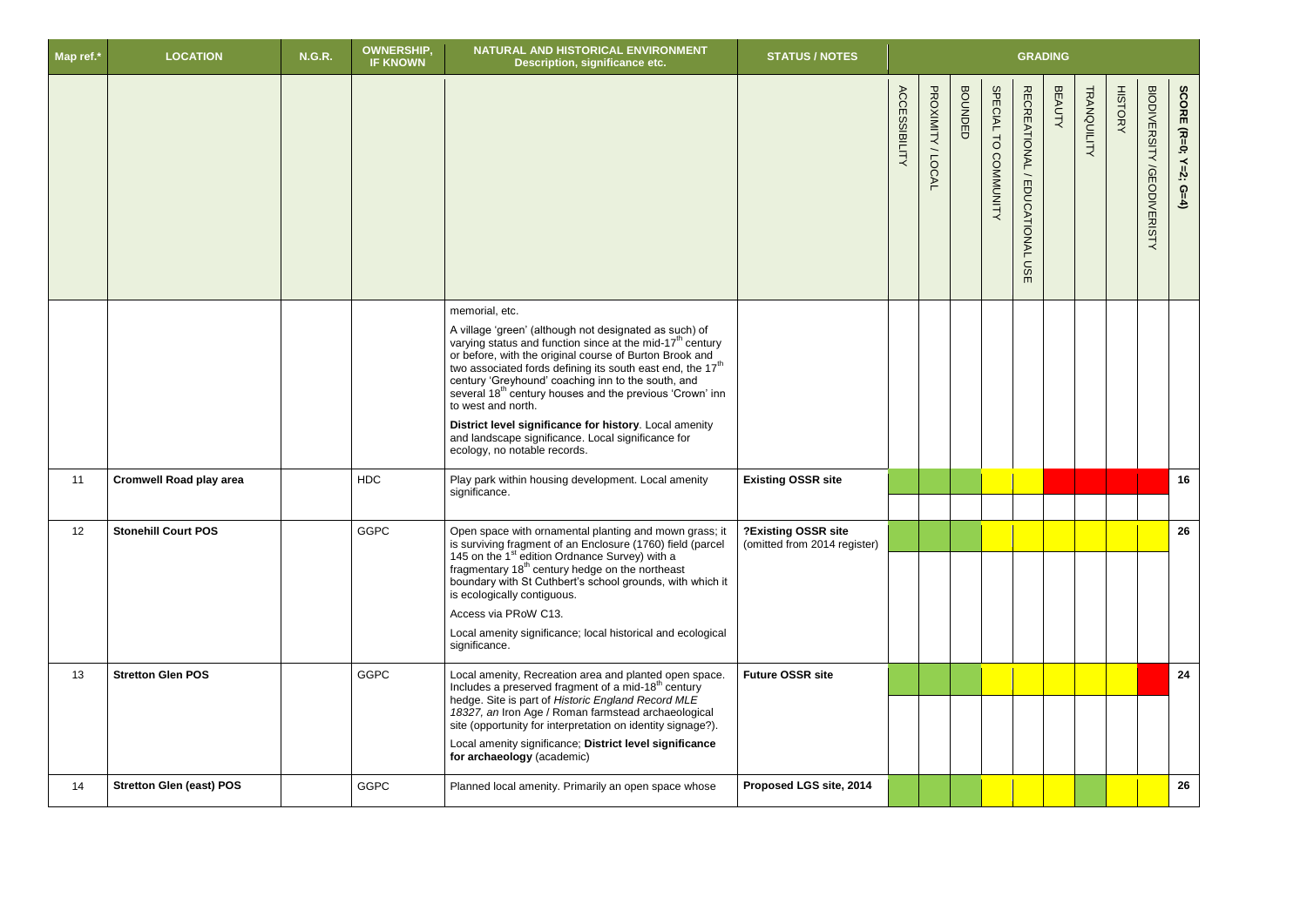| Map ref.* | <b>LOCATION</b>      | <b>N.G.R.</b> | <b>OWNERSHIP</b><br><b>IF KNOWN</b>   | NATURAL AND HISTORICAL ENVIRONMENT<br>Description, significance etc.                                                                                                                                                                                                                                                                                                                                                                                                                                                                                                                                                                                                                                                  | <b>STATUS / NOTES</b>                                                                                                                                                                                                                                                                                                                                                                                                                      |                      |                     |                |                      |                                            | <b>GRADING</b> |             |                |                                      |                       |
|-----------|----------------------|---------------|---------------------------------------|-----------------------------------------------------------------------------------------------------------------------------------------------------------------------------------------------------------------------------------------------------------------------------------------------------------------------------------------------------------------------------------------------------------------------------------------------------------------------------------------------------------------------------------------------------------------------------------------------------------------------------------------------------------------------------------------------------------------------|--------------------------------------------------------------------------------------------------------------------------------------------------------------------------------------------------------------------------------------------------------------------------------------------------------------------------------------------------------------------------------------------------------------------------------------------|----------------------|---------------------|----------------|----------------------|--------------------------------------------|----------------|-------------|----------------|--------------------------------------|-----------------------|
|           |                      |               |                                       |                                                                                                                                                                                                                                                                                                                                                                                                                                                                                                                                                                                                                                                                                                                       |                                                                                                                                                                                                                                                                                                                                                                                                                                            | <b>ACCESSIBILITY</b> | PROXIMITY<br>/LOCAL | <b>BOUNDED</b> | SPECIAL TO COMMUNITY | RECREATIONAL/<br><b>EDUCATIONAL</b><br>USE | <b>BEAUTY</b>  | TRANQUILITY | <b>HISTORY</b> | <b>BIODIVERSITY</b><br>/GEODIVERISTY | SCORE (R=0; Y=2; G=4) |
|           |                      |               |                                       | function combines future amenity value with utility<br>(disposal of excess building site soil) and aesthetics<br>(ameliorating intrusion of the new houses into the<br>previously rural vista from the east). Design for<br>landscaping and planting has been finalised in<br>collaboration with GGCWS; residents will contribute to<br>detailed design and management, and tree planting will<br>include areas(s) reserved for children at St Cuthbert's<br>School to establish groups of trees raised by them in their<br>'Seed to Tree' scheme.<br>Adjacent to PRoW C13 but there is currently no access<br>from the site to this footpath.<br>Planned site of high local significance for amenity and<br>ecology. | Local Green Space Report<br>and Assessment 2014<br>officers' recommendation<br>was designation as LGS                                                                                                                                                                                                                                                                                                                                      |                      |                     |                |                      |                                            |                |             |                |                                      |                       |
| 15        | <b>Archery Field</b> |               | The Bowmen of<br>Glen Archery<br>Soc. | Improved grass field, mostly amenity mown, with 18 <sup>th</sup><br>century hedges to boundaries.<br>Potential District level significance for Sport & Recreation<br>although currently a private facility with occasional open<br>days.<br>Adoption of a 'light touch' management regime for the<br>field edges and traditional hedge-laying for the<br>boundaries would create a site of at least local<br>significance for ecology.                                                                                                                                                                                                                                                                                | Proposed OSSR site, 2014<br>Local Green Space Report<br>and Assessment 2014 HDC<br>officers' note: This site is<br>outside the settlement of Great<br>Glen. The site is privately<br>owned and as it is used for<br>sport may be more suited to<br>inclusion in the sites for open<br>space sport and recreation.<br>This would afford protection<br>from development.<br>Recommendation is as<br><b>OSSR</b> (subject to<br>negotiation). |                      |                     |                |                      |                                            |                |             |                |                                      | 18                    |
| 16        | 'Pharmacy Green'     |               | Divyesh Shah                          | Mown grass, ornamental trees and bench. Informal but<br>well-used POS (usage should be measured). Provides a<br>'village landscape' context for the surrounding 19 <sup>th</sup><br>century houses and the commercial centre of the modern<br>village.<br>Local amenity and character significance.                                                                                                                                                                                                                                                                                                                                                                                                                   | Proposed LGS site, 2014<br>Local Green Space Report<br>and Assessment 2014<br>officers' recommendation<br>was designation as LGS<br>(subject to negotiation)                                                                                                                                                                                                                                                                               |                      |                     |                |                      |                                            |                |             |                |                                      | 14                    |
| 17        | 'Post Office Green'  |               | <b>GGPC</b>                           | Mown grass, ornamental flowerbeds and trees/shrubs,                                                                                                                                                                                                                                                                                                                                                                                                                                                                                                                                                                                                                                                                   | Proposed LGS site, 2014                                                                                                                                                                                                                                                                                                                                                                                                                    |                      |                     |                |                      |                                            |                |             |                |                                      | 14                    |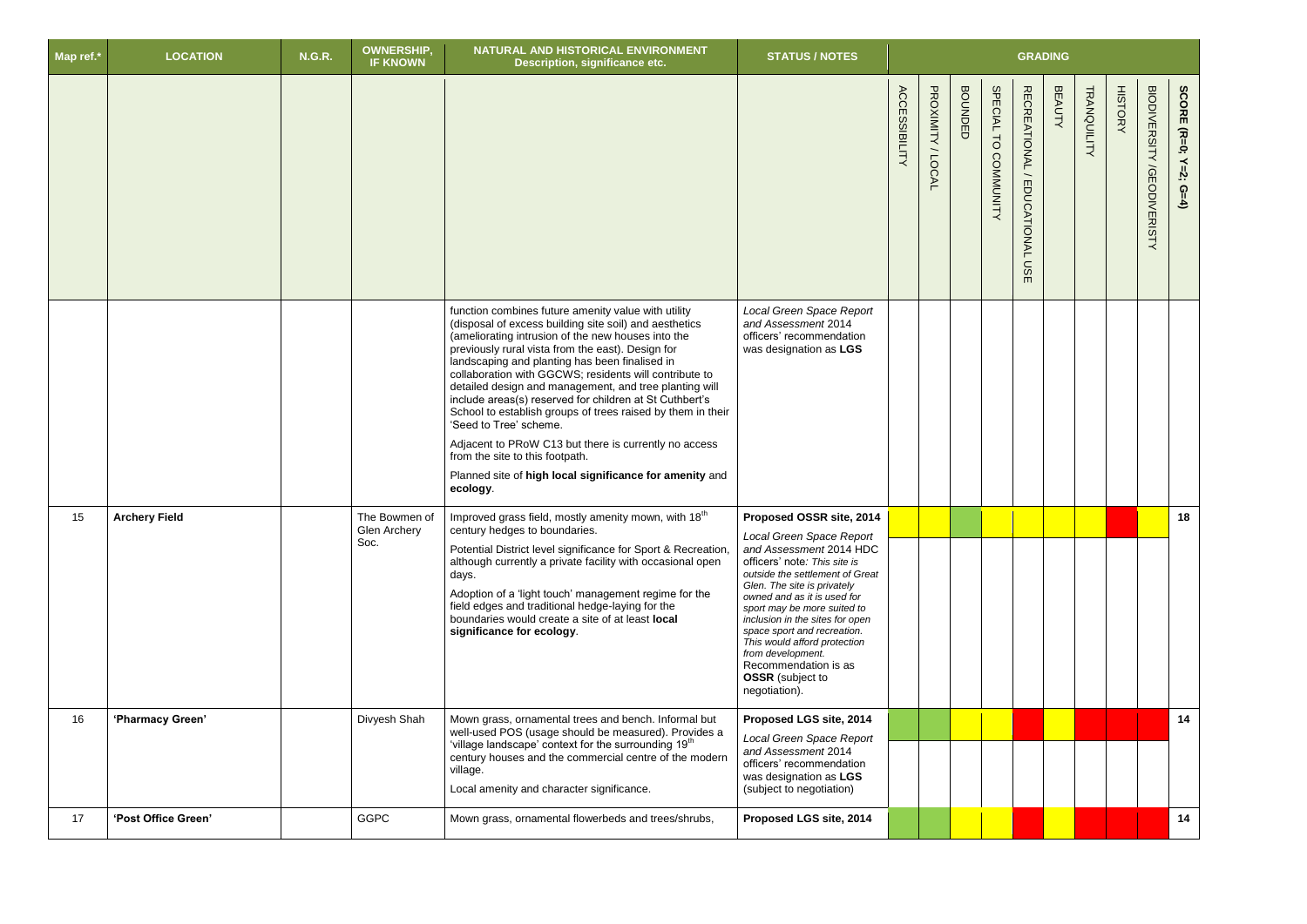| Map ref.* | <b>LOCATION</b>                            | <b>N.G.R.</b> | <b>OWNERSHIP,</b><br><b>IF KNOWN</b> | NATURAL AND HISTORICAL ENVIRONMENT<br>Description, significance etc.                                                                                                                                                                                                                                                                                                                                                                                                                                                                                                                                                                                                                                                                                                                                                                                                                                         | <b>STATUS / NOTES</b>                                                                                 |                      |                   |                |                      |                                                                                | <b>GRADING</b> |             |                |                                             |                       |
|-----------|--------------------------------------------|---------------|--------------------------------------|--------------------------------------------------------------------------------------------------------------------------------------------------------------------------------------------------------------------------------------------------------------------------------------------------------------------------------------------------------------------------------------------------------------------------------------------------------------------------------------------------------------------------------------------------------------------------------------------------------------------------------------------------------------------------------------------------------------------------------------------------------------------------------------------------------------------------------------------------------------------------------------------------------------|-------------------------------------------------------------------------------------------------------|----------------------|-------------------|----------------|----------------------|--------------------------------------------------------------------------------|----------------|-------------|----------------|---------------------------------------------|-----------------------|
|           |                                            |               |                                      |                                                                                                                                                                                                                                                                                                                                                                                                                                                                                                                                                                                                                                                                                                                                                                                                                                                                                                              |                                                                                                       | <b>ACCESSIBILITY</b> | PROXIMITY / LOCAL | <b>BOUNDED</b> | SPECIAL TO COMMUNITY | <b>RECREATIONAL</b><br>$\overbrace{\phantom{12332}}$<br>EDUCATIONAL<br>S<br>m. | <b>BEAUTY</b>  | TRANQUILITY | <b>HISTORY</b> | <b>BIODIVERSITY</b><br><b>/GEODIVERISTY</b> | SCORE (R=0; Y=2; G=4) |
|           |                                            |               |                                      | millennium commemoration, community noticeboard.<br>Local amenity and character significance.                                                                                                                                                                                                                                                                                                                                                                                                                                                                                                                                                                                                                                                                                                                                                                                                                | Local Green Space Report<br>and Assessment 2014<br>officers' recommendation<br>was designation as LGS |                      |                   |                |                      |                                                                                |                |             |                |                                             |                       |
| 18        | <b>Burton Brook Community</b><br>WildSpace |               | <b>LCC</b>                           | Area of bunds, holding pools, pond and spillways<br>designed for management of river flows at times of high<br>water.<br>A wide range of habitats with native plant species were<br>established as part of the scheme (1997-2001); these<br>now comprise permanent pond and marsh, permanently<br>wet ditch, reedbeds, native trees, shrubs and scrub, low-<br>and medium-fertility grass with anthills, periodically<br>flooded rough grass and an 18 <sup>th</sup> century hedge with<br>standard trees.<br>Access via PRoWs C28 and C29.<br>Species recorded include over 80 plants (including two<br>orchid species - one of only three known sites in the<br>Parish), 20 butterflies and moths, nine dragonflies, 66<br>birds (including 12 BAP species and three locally-scarce<br>breeding species), 12 mammals and 3<br>reptiles/amphibians.<br>Of at least District level significance for ecology. | <b>CANDIDATE LGS</b>                                                                                  |                      |                   |                |                      |                                                                                |                |             |                |                                             | 34                    |
| 19        | <b>Glen Gorse</b>                          |               |                                      | 19 <sup>th</sup> century (c.1835?) covert wood, part of Stretton Hall                                                                                                                                                                                                                                                                                                                                                                                                                                                                                                                                                                                                                                                                                                                                                                                                                                        | The site extends into Oadby                                                                           |                      |                   |                |                      |                                                                                |                |             |                |                                             | 24                    |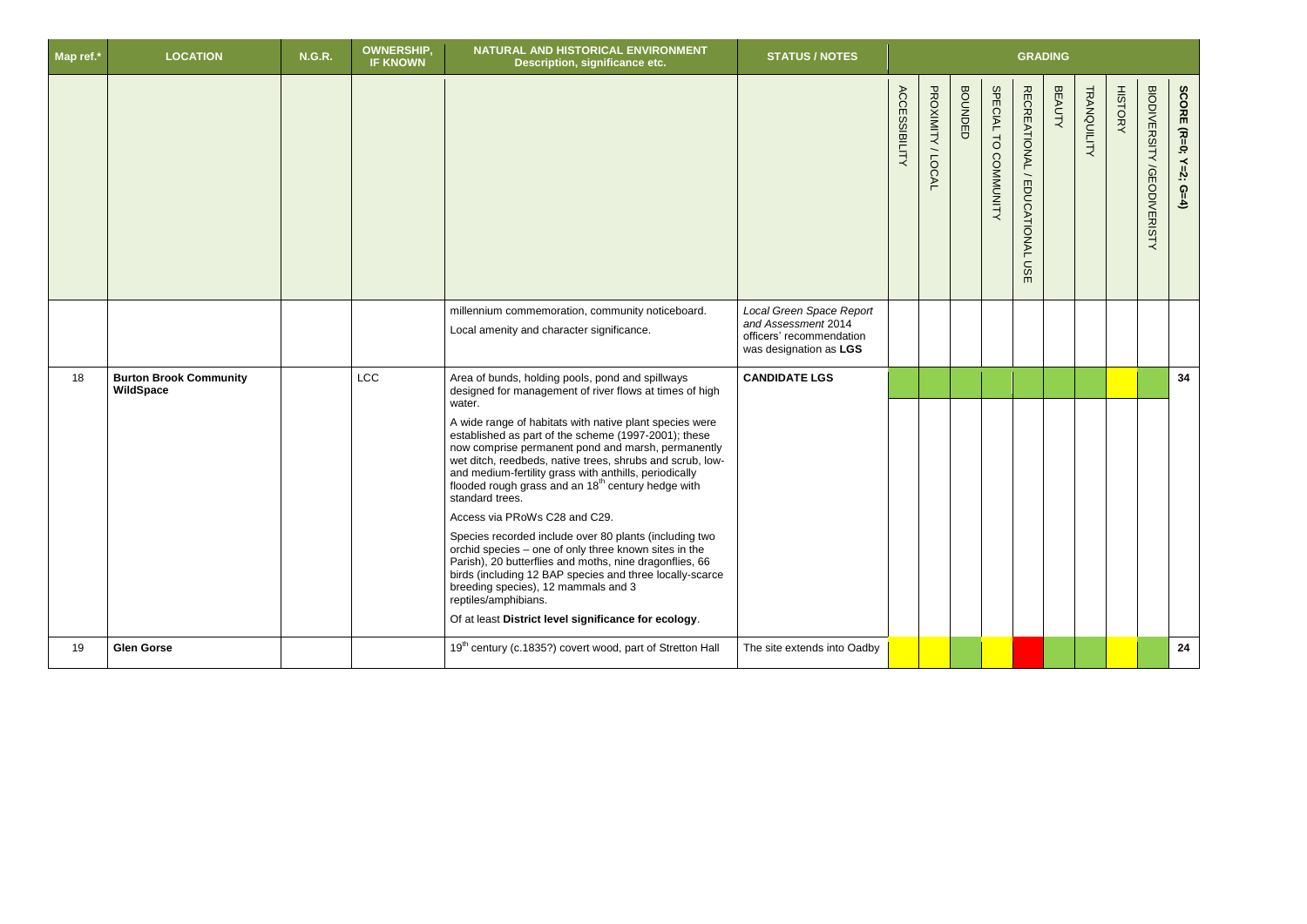| Map ref.* | <b>LOCATION</b>                                    | <b>N.G.R.</b> | <b>OWNERSHIP,</b><br><b>IF KNOWN</b> | NATURAL AND HISTORICAL ENVIRONMENT<br>Description, significance etc.                                                                                                                                                                                                                                                                                                                                                                                                                                                                                                                                                                                                                                                                                                                                                                                                                                                                                                                                                                                                                                                                                                                                                                                                                                                                                                                                                                                                                                                                                                                                                                                                                                                                         | <b>STATUS / NOTES</b>                                                                                                                                                                               |                      |                     |                |                                                     | <b>GRADING</b>                                    |               |                               |                                             |                                  |
|-----------|----------------------------------------------------|---------------|--------------------------------------|----------------------------------------------------------------------------------------------------------------------------------------------------------------------------------------------------------------------------------------------------------------------------------------------------------------------------------------------------------------------------------------------------------------------------------------------------------------------------------------------------------------------------------------------------------------------------------------------------------------------------------------------------------------------------------------------------------------------------------------------------------------------------------------------------------------------------------------------------------------------------------------------------------------------------------------------------------------------------------------------------------------------------------------------------------------------------------------------------------------------------------------------------------------------------------------------------------------------------------------------------------------------------------------------------------------------------------------------------------------------------------------------------------------------------------------------------------------------------------------------------------------------------------------------------------------------------------------------------------------------------------------------------------------------------------------------------------------------------------------------|-----------------------------------------------------------------------------------------------------------------------------------------------------------------------------------------------------|----------------------|---------------------|----------------|-----------------------------------------------------|---------------------------------------------------|---------------|-------------------------------|---------------------------------------------|----------------------------------|
|           |                                                    |               |                                      |                                                                                                                                                                                                                                                                                                                                                                                                                                                                                                                                                                                                                                                                                                                                                                                                                                                                                                                                                                                                                                                                                                                                                                                                                                                                                                                                                                                                                                                                                                                                                                                                                                                                                                                                              |                                                                                                                                                                                                     | <b>ACCESSIBILITY</b> | PROXIMITY<br>/LOCAL | <b>BOUNDED</b> | <b>SPECIAL</b><br>$\overline{d}$<br><b>COMMUNIT</b> | <b>RECREATIONAL</b><br>EDUCATIONAL<br>S<br>$\Box$ | <b>BEAUTY</b> | <b>HISTORY</b><br>TRANQUILITY | <b>BIODIVERSITY</b><br><b>/GEODIVERISTY</b> | SCORE (R=0;<br>$Y=2$ ;<br>$G=4)$ |
|           |                                                    |               |                                      | (built 1715) estate. Originally the northwest boundary<br>coincided with the parish boundary but the latter was<br>straightened and moved southeast mid-20 <sup>th</sup> century. The<br>parish boundary now bisects the site without reference to<br>geography or habitat.<br>The site is designated by Natural England under the<br>European Habitats Directive as Priority Habitat:<br>Deciduous Woodland (England). It is additionally covered<br>by a Forestry Commission England Felling Licence<br>Agreement.<br>The edges (first 150m from boundaries) are surviving old<br>(but not 'ancient') woodland (presumably late 18 <sup>th</sup> or early<br>19 <sup>th</sup> century) with ash standards and hazel, spindle and<br>dogwood understorey, and some horse chestnut. Ground<br>cover includes extensive red campion and other<br>woodland flowers. The middle (shown on the 1956 OS<br>map as cleared) is currently (April 2015) a mature poplar<br>plantation (the trees appear to be about 50 years old).<br>The site is managed woodland, with clearings resulting<br>from felling of standard ashes being especially good for<br>wild flowers. There is a good range of breeding and<br>wintering birds, including warblers, woodcock and several<br>other BAP species.<br>There has been informal use as unofficial 'open space'<br>(paths, bike trails) but this has been discouraged by new<br>(April 2015) fencing.<br>Adjacent to PRoW (bridleway/byway) Z11.<br>High local or District level historical and ecological<br>significance.<br>Potential for amenity designation and for further<br>enhancement of its ecological importance and public<br>access, e.g. by Woodland grant aid under NELMS from<br>2016. | & Wigston.<br>It has some potential as an<br>LGS associated with<br>existing Oadby & Wigston<br>BC housing (Woodland<br>Grange/Gorse Lane) and<br>potential HDC development<br>NW of The Oaks Farm. |                      |                     |                |                                                     |                                                   |               |                               |                                             |                                  |
| 20        | <b>Glen Rise A6 roundabout</b><br>(north and east) |               | <b>LCC</b>                           | Roadside embankments, low fertility grassland on subsoil<br>bank created with spare roadworks material, sown (2001)<br>with, and now and managed for, local native wild flower<br>species, including cowslips.<br>Access via A6 road and integral footways.                                                                                                                                                                                                                                                                                                                                                                                                                                                                                                                                                                                                                                                                                                                                                                                                                                                                                                                                                                                                                                                                                                                                                                                                                                                                                                                                                                                                                                                                                  |                                                                                                                                                                                                     |                      |                     |                |                                                     |                                                   |               |                               |                                             | 16                               |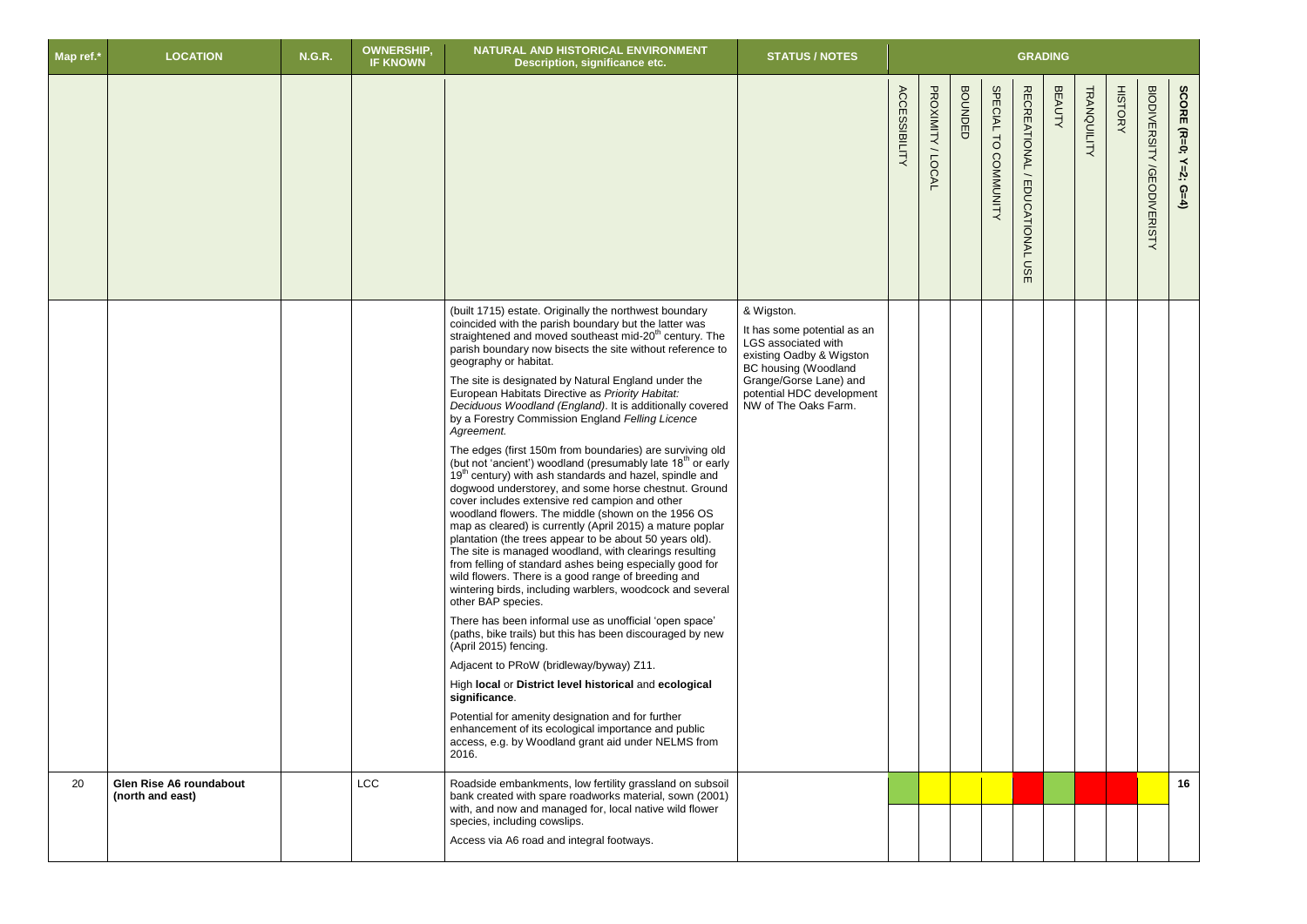| Map ref.* | <b>LOCATION</b>                      | <b>N.G.R.</b> | <b>OWNERSHIP</b><br><b>IF KNOWN</b> | NATURAL AND HISTORICAL ENVIRONMENT<br>Description, significance etc.                                                                                                                                                                                                                                                                                                                                                                               | <b>STATUS / NOTES</b>                                                                                                                                                                                        |                      |                     |                |                                                     | <b>GRADING</b>                             |               |             |                |                                      |                                  |
|-----------|--------------------------------------|---------------|-------------------------------------|----------------------------------------------------------------------------------------------------------------------------------------------------------------------------------------------------------------------------------------------------------------------------------------------------------------------------------------------------------------------------------------------------------------------------------------------------|--------------------------------------------------------------------------------------------------------------------------------------------------------------------------------------------------------------|----------------------|---------------------|----------------|-----------------------------------------------------|--------------------------------------------|---------------|-------------|----------------|--------------------------------------|----------------------------------|
|           |                                      |               |                                     |                                                                                                                                                                                                                                                                                                                                                                                                                                                    |                                                                                                                                                                                                              | <b>ACCESSIBILITY</b> | PROXIMITY<br>/LOCAL | <b>BOUNDED</b> | <b>SPECIAL</b><br>$\overline{d}$<br><b>COMMUNIT</b> | RECREATIONAL/<br><b>EDUCATIONAL</b><br>msE | <b>BEAUTY</b> | TRANQUILITY | <b>HISTORY</b> | <b>BIODIVERSITY</b><br>/GEODIVERISTY | SCORE (R=0;<br>$Y=2$ ;<br>$G=4)$ |
|           |                                      |               |                                     | Local significance for ecology (flowers and insects).                                                                                                                                                                                                                                                                                                                                                                                              |                                                                                                                                                                                                              |                      |                     |                |                                                     |                                            |               |             |                |                                      |                                  |
| 21        | The Wilderness, Stretton Hall        |               |                                     | 19 <sup>th</sup> century ornamental planting, part of c.1835<br>landscaping of Stretton Hall grounds.<br>The site is designated by Natural England under the<br>European Habitats Directive as Priority Habitat:<br>Deciduous Woodland (England) and (eastern and<br>northern edges) is listed in the National Inventory of<br>Woodland and Trees (England).<br>Local historical, amenity and ecological significance.                             |                                                                                                                                                                                                              |                      |                     |                |                                                     |                                            |               |             |                |                                      | 22                               |
| 22        | <b>Square Spinney, Stretton Hall</b> |               |                                     | 19 <sup>th</sup> century covert, part of c.1835 development of<br>Stretton Hall grounds.<br>The site is designated by Natural England under the<br>European Habitats Directive as Priority Habitat:<br>Deciduous Woodland (England).<br>Local historical, community, amenity and ecological<br>significance.                                                                                                                                       | Currently an unofficial 'open<br>space' used by local dog-<br>walkers etc. It is also used,<br>by arrangement with the<br>landowner, by Leicester<br><b>Grammar School for</b><br>'Woodland School' projects |                      |                     |                |                                                     |                                            |               |             |                |                                      | 22                               |
| 23        | Leicester Grammar School             |               |                                     | New habitat (converted from arable). Grassland currently<br>managed for meadow species and invertebrates, plus<br>shelter belt forming NW boundary.<br>The shelter belt is designated by Natural England under<br>the European Habitats Directive as Priority Habitat:<br>Deciduous Woodland (England) and listed in the National<br>Inventory of Woodland and Trees (England).<br>Local and District ecological significance, higher<br>potential |                                                                                                                                                                                                              |                      |                     |                |                                                     |                                            |               |             |                |                                      | 14                               |
| 24        | <b>Leicester Grammar School</b>      |               |                                     | New habitat (developing from arable). Scrub etc. currently<br>managed for wildlife.<br>Local ecological significance, higher potential.                                                                                                                                                                                                                                                                                                            |                                                                                                                                                                                                              |                      |                     |                |                                                     |                                            |               |             |                |                                      | 14                               |
| 25        | Stream-side meadows,                 |               |                                     | Until inadvertent degradation these two small fields were                                                                                                                                                                                                                                                                                                                                                                                          | Suitable for community                                                                                                                                                                                       |                      |                     |                |                                                     |                                            |               |             |                |                                      | 26                               |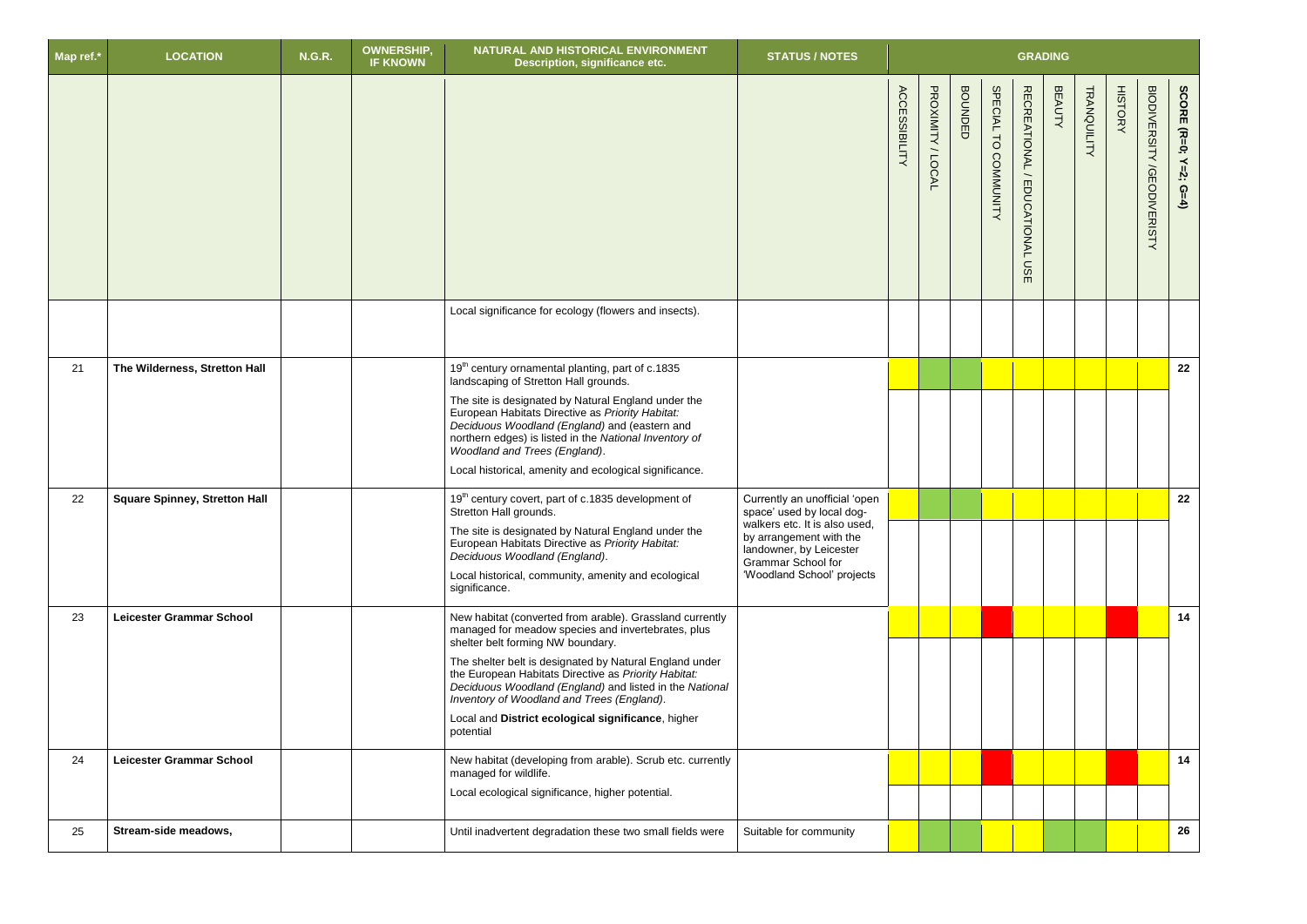| Map ref.* | <b>LOCATION</b>                   | <b>N.G.R.</b> | <b>OWNERSHIP,</b><br><b>IF KNOWN</b> | NATURAL AND HISTORICAL ENVIRONMENT<br>Description, significance etc.                                                                                                                                                                                                                                                                                                                                                                                                                                                                                                                                                                                                                                      | <b>STATUS / NOTES</b>                                                                             |                      |                   |                |                                |                                     | <b>GRADING</b> |                    |                |                                             |                             |
|-----------|-----------------------------------|---------------|--------------------------------------|-----------------------------------------------------------------------------------------------------------------------------------------------------------------------------------------------------------------------------------------------------------------------------------------------------------------------------------------------------------------------------------------------------------------------------------------------------------------------------------------------------------------------------------------------------------------------------------------------------------------------------------------------------------------------------------------------------------|---------------------------------------------------------------------------------------------------|----------------------|-------------------|----------------|--------------------------------|-------------------------------------|----------------|--------------------|----------------|---------------------------------------------|-----------------------------|
|           |                                   |               |                                      |                                                                                                                                                                                                                                                                                                                                                                                                                                                                                                                                                                                                                                                                                                           |                                                                                                   | <b>ACCESSIBILITY</b> | PROXIMITY / LOCAL | <b>BOUNDED</b> | SPECIAL TO<br><b>COMMUNITY</b> | RECREATIONAL/<br>EDUCATIONAL<br>USE | <b>BEAUTY</b>  | <b>TRANQUILITY</b> | <b>HISTORY</b> | <b>BIODIVERSITY</b><br><b>/GEODIVERISTY</b> | SCORE (R=0;<br>$Y=2$ ; G=4) |
|           | <b>Stretton Road</b>              |               |                                      | the best surviving buttercup 'watermeadows' in Great<br>Glen. The site has been partially restored and is<br>recovering. Designated floodland.<br>Part of the proposed River Sense wildlife corridor.<br>Potential for high local ecological and amenity<br>significance.                                                                                                                                                                                                                                                                                                                                                                                                                                 | involvement in future<br>reinstatement and longer-<br>term management as<br>wildlife/amenity LGS? |                      |                   |                |                                |                                     |                |                    |                |                                             |                             |
| 26        | <b>Grassland and shelter belt</b> |               |                                      | Rough grass with trees and scrub at NW side. The grass<br>is managed by periodic mowing. Wayleave(?) on NE<br>section for neighbour's ground source heat pump array.<br>Ridge and furrow field: shows two ages and widths of<br>ridges.<br>The rough grass is habitat for small mammals and birds<br>(including two BAP species), and hunting ground for<br>kestrels and tawny owls.<br>PRoW C23 (a traditional village jitty) forms the SE<br>boundary; this, the field, and the grounds of Glenn House<br>(Leicestershire HER record MLE21838), are an important<br>component part of the settlement's characteristic green<br>and historic landscape.<br>Local ecological and historical significance. |                                                                                                   |                      |                   |                |                                |                                     |                |                    |                |                                             | 18                          |
| 27        | <b>Central streamside meadows</b> |               |                                      | Open areas east and west of the Sence between Great<br>Glen recreation ground and London Road. Discontinuous<br>but forms a continuation of the River Sence wildlife<br>corridor through the built-up area for aquatic, riparian<br>and farmland species (invertebrates, birds, mammals).<br>High local significance for ecology.                                                                                                                                                                                                                                                                                                                                                                         |                                                                                                   |                      |                   |                |                                |                                     |                |                    |                |                                             | 18                          |
| 28        | 'Brookside' grounds               |               |                                      | Area of formal flowerbeds and lawns accessible to both<br>residents and the public, with restrictions.                                                                                                                                                                                                                                                                                                                                                                                                                                                                                                                                                                                                    |                                                                                                   |                      |                   |                |                                |                                     |                |                    |                |                                             | 16                          |
| 29        | <b>Grazing fields SW of St</b>    |               |                                      | Bounded group of seven complete and partial 18 <sup>th</sup>                                                                                                                                                                                                                                                                                                                                                                                                                                                                                                                                                                                                                                              | <b>CANDIDATE LGS</b>                                                                              |                      |                   |                |                                |                                     |                |                    |                |                                             | 32                          |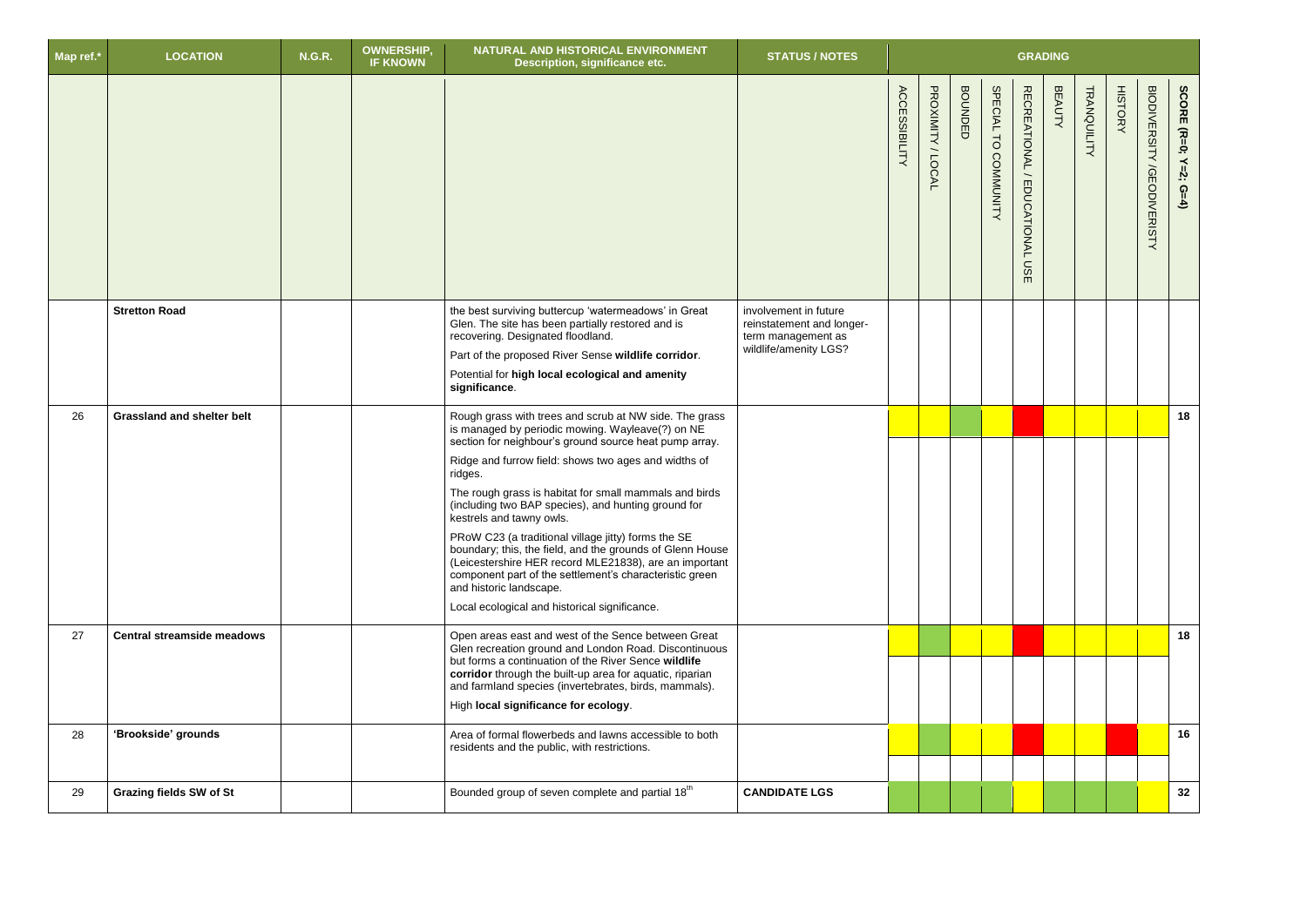| Map ref.* | <b>LOCATION</b>                                                     | <b>N.G.R.</b> | <b>OWNERSHIP</b><br><b>IF KNOWN</b> | NATURAL AND HISTORICAL ENVIRONMENT<br><b>Description, significance etc.</b>                                                                                                                                                                                                                                                                                                                                                                                                                                                                                                                                                                                                                                                                                                                                                                                                                                                                                                                                                                                                                                                     | <b>STATUS / NOTES</b>   |                      |                   |                |                      |                                            | <b>GRADING</b> |             |                |                                             |                       |
|-----------|---------------------------------------------------------------------|---------------|-------------------------------------|---------------------------------------------------------------------------------------------------------------------------------------------------------------------------------------------------------------------------------------------------------------------------------------------------------------------------------------------------------------------------------------------------------------------------------------------------------------------------------------------------------------------------------------------------------------------------------------------------------------------------------------------------------------------------------------------------------------------------------------------------------------------------------------------------------------------------------------------------------------------------------------------------------------------------------------------------------------------------------------------------------------------------------------------------------------------------------------------------------------------------------|-------------------------|----------------------|-------------------|----------------|----------------------|--------------------------------------------|----------------|-------------|----------------|---------------------------------------------|-----------------------|
|           |                                                                     |               |                                     |                                                                                                                                                                                                                                                                                                                                                                                                                                                                                                                                                                                                                                                                                                                                                                                                                                                                                                                                                                                                                                                                                                                                 |                         | <b>ACCESSIBILITY</b> | PROXIMITY / LOCAL | <b>BOUNDED</b> | SPECIAL TO COMMUNITY | RECREATIONAL/<br><b>EDUCATIONAL</b><br>USE | <b>BEAUTY</b>  | TRANQUILITY | <b>HISTORY</b> | <b>BIODIVERSITY</b><br><b>/GEODIVERISTY</b> | SCORE (R=0; Y=2; G=4) |
|           | <b>Cuthbert's Church</b>                                            |               |                                     | century small fields. Currently grazing land; continuation<br>of this land use since the 1759 Enclosure of the Nether<br>End of Great Glen is the reason for its survival.<br>Largest surviving area of ridge and furrow in the parish.<br>Preserved medieval (from $9^{th}$ century) open fields of at<br>least two ages, other earthworks, old (medieval and 18 <sup>th</sup><br>century) 'way' (now PRoW C26) from Great Glen to<br>Wigston. Post-1759 Enclosure hedges (now<br>discontinuous) overlay the older features, proving their<br>medieval to Georgian age. Bounded to NE by the 1726<br>Turnpike Road (London Road); earthworks within the site<br>demonstrate a pre-Enclosure course of this road.<br>Access via PRoWs C26 and C27.<br>Provides an irreplaceable cultural, historical and<br>landscape context for the St Cuthbert's Church group of<br>sites and the historical core of the village. This site<br>encapsulates the landscape history of Great Glen in the<br>context of that of the East Midlands.<br>District level significance for history and landscape.<br>Local significance for ecology. |                         |                      |                   |                |                      |                                            |                |             |                |                                             |                       |
| 30        | Improved grassland and<br>arable fields west of Glen<br><b>Oaks</b> |               |                                     | Two fields between Coverside Road and Glen Oaks. An<br>unofficial footpath uses the headland across the north<br>edge, forming part of a circular walk around this part of<br>the village.<br>Open fields, hedges and adjoining woodland edge are<br>habitats of invertebrates (including butterflies), two BAP<br>species (birds), and small mammals.<br>Local ecological significance. Local amenity significance,<br>which could be enhanced by agreement (e.g. permissive<br>path, or new PRoW).                                                                                                                                                                                                                                                                                                                                                                                                                                                                                                                                                                                                                            |                         |                      |                   |                |                      |                                            |                |             |                |                                             | 22                    |
| 31        | <b>Glen Oaks</b>                                                    |               |                                     | Mature (c.1850) oak-ash-holly covert woodland with wild                                                                                                                                                                                                                                                                                                                                                                                                                                                                                                                                                                                                                                                                                                                                                                                                                                                                                                                                                                                                                                                                         | Parish level SES in the |                      |                   |                |                      |                                            |                |             |                |                                             | 24                    |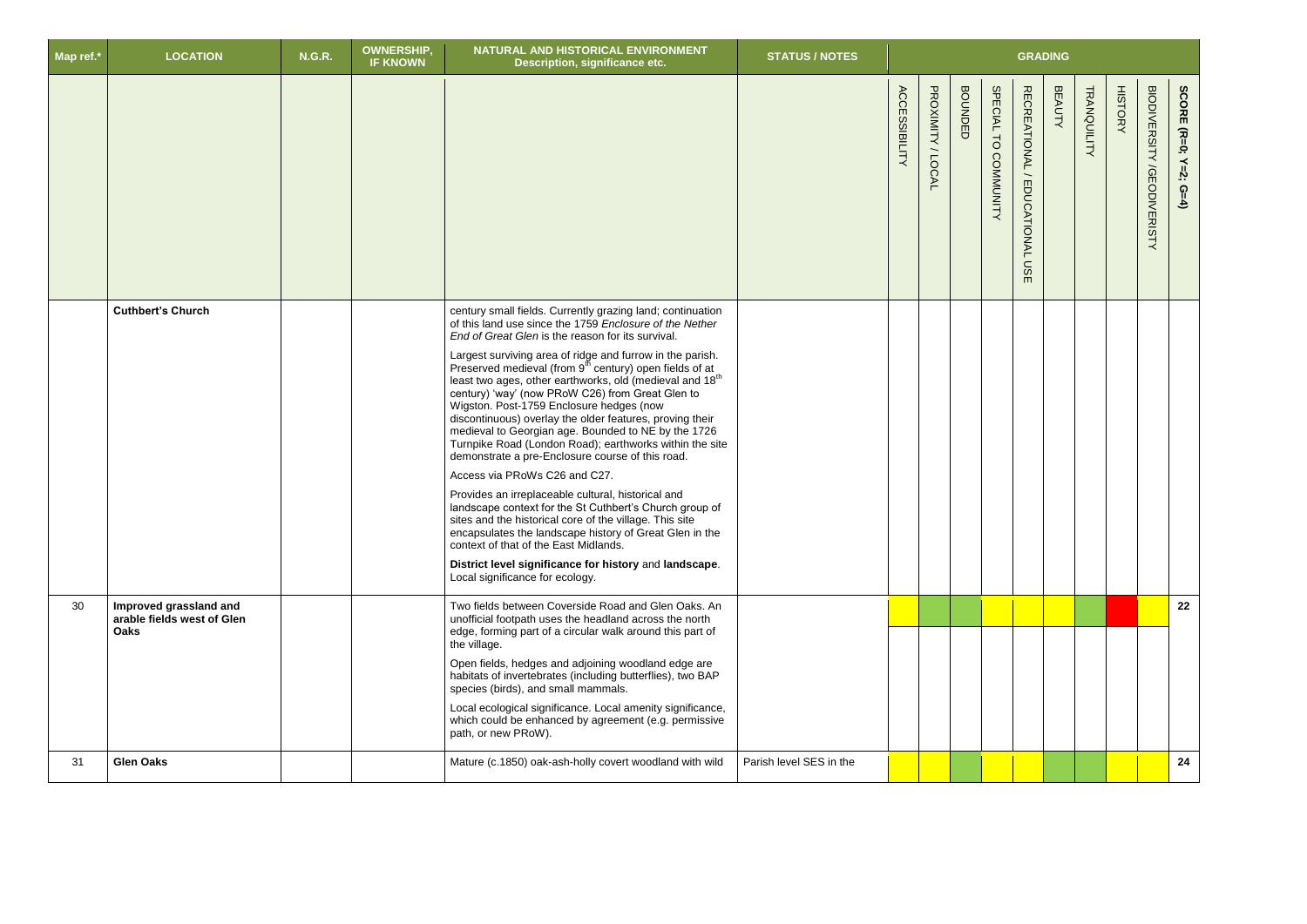| Map ref.* | <b>LOCATION</b>                                            | <b>N.G.R.</b> | <b>OWNERSHIP,</b><br><b>IF KNOWN</b> | NATURAL AND HISTORICAL ENVIRONMENT<br>Description, significance etc.                                                                                                                                                                                                                                                                                                                                                                                                                                                                                                                                                                                                                                                                                                                                                                                                                                                                                                                                                                                                                                                                                                                                                                                                                                                                          | <b>STATUS / NOTES</b>                                                                                              |                      |                     |                         |                                |                                             | <b>GRADING</b> |             |                |                                      |                            |
|-----------|------------------------------------------------------------|---------------|--------------------------------------|-----------------------------------------------------------------------------------------------------------------------------------------------------------------------------------------------------------------------------------------------------------------------------------------------------------------------------------------------------------------------------------------------------------------------------------------------------------------------------------------------------------------------------------------------------------------------------------------------------------------------------------------------------------------------------------------------------------------------------------------------------------------------------------------------------------------------------------------------------------------------------------------------------------------------------------------------------------------------------------------------------------------------------------------------------------------------------------------------------------------------------------------------------------------------------------------------------------------------------------------------------------------------------------------------------------------------------------------------|--------------------------------------------------------------------------------------------------------------------|----------------------|---------------------|-------------------------|--------------------------------|---------------------------------------------|----------------|-------------|----------------|--------------------------------------|----------------------------|
|           |                                                            |               |                                      |                                                                                                                                                                                                                                                                                                                                                                                                                                                                                                                                                                                                                                                                                                                                                                                                                                                                                                                                                                                                                                                                                                                                                                                                                                                                                                                                               |                                                                                                                    | <b>ACCESSIBILITY</b> | PROXIMITY<br>/LOCAL | <b>BOUNDE</b><br>$\Box$ | <b>SPECIAL</b><br>TO COMMUNITY | RECREATIONAL /<br>EDUCATIONAL<br><b>USE</b> | <b>BEAUTY</b>  | TRANQUILITY | <b>HISTORY</b> | <b>BIODIVERSITY</b><br>/GEODIVERISTY | SCORE (R=0; Y=2;<br>$G=4)$ |
|           |                                                            |               |                                      | flowers. The site is designated by Natural England under<br>the European Habitats Directive as Priority Habitat:<br>Deciduous Woodland (England).<br>The tree species represented are the 'natural' community<br>in lowland East Midlands but this is the only example<br>remaining in Great Glen. Breeding and wintering birds<br>include at least two BAP Species.<br>Currently an unofficial 'open space', with footpaths<br>providing part of a circular walk from the village. The<br>wood is in need of arboricultural management for safety<br>and biodiversity enhancement.<br>High local significance for ecology and amenity.                                                                                                                                                                                                                                                                                                                                                                                                                                                                                                                                                                                                                                                                                                       | 2005 VDS                                                                                                           |                      |                     |                         |                                |                                             |                |             |                |                                      |                            |
| 32        | Great Glen Hall: parkland, lake<br>and ornamental woodland |               |                                      | Landscaped lawns/meadow, lake with wooded island,<br>ornamental and native copses and woodland.<br>The site was landscaped c. 1835 and again toward the<br>end of the 19 <sup>th</sup> century. Some of the groups of specimen<br>trees (TPOs apply) are survivors from the latter phase,<br>when exotic gardens were created. The site includes the<br>ruin (listed building) of a 19 <sup>th</sup> century icehouse (adapted<br>temporarily as a 'Swiss chalet' in about 1900).<br>The woodland is designated by Natural England under<br>the European Habitats Directive as Priority Habitat:<br>Deciduous Woodland (England) and listed in the Forestry<br>Commission England National Inventory of Woodland<br>and Trees (England). Breeding birds include at least five<br>BAP Species. The whole site is protected under a TPO<br>Area designation.<br>The lake is an important breeding and wintering site for<br>birds (wildfowl, herons, grebes, rails, kingfisher, etc.). The<br>heronry is the largest in south Leicestershire. Otters have<br>been observed.<br>Access via PRoW (bridleway) C25.<br>District level ecological significance (plants,<br>invertebrates; breeding, migratory and wintering birds;<br>mammals). District level significance for history. High<br>local level significance for amenity and landscape. | Public access is restricted<br>to public bridleway C25.<br>Parish level SES in VDS<br>2005<br><b>CANDIDATE LGS</b> |                      |                     |                         |                                |                                             |                |             |                |                                      | 34                         |
| 33        | Grazing field and marsh south                              |               |                                      | Rough and grazed grass with springs and areas of                                                                                                                                                                                                                                                                                                                                                                                                                                                                                                                                                                                                                                                                                                                                                                                                                                                                                                                                                                                                                                                                                                                                                                                                                                                                                              | A sewage rising main                                                                                               |                      |                     |                         |                                |                                             |                |             |                |                                      | 30                         |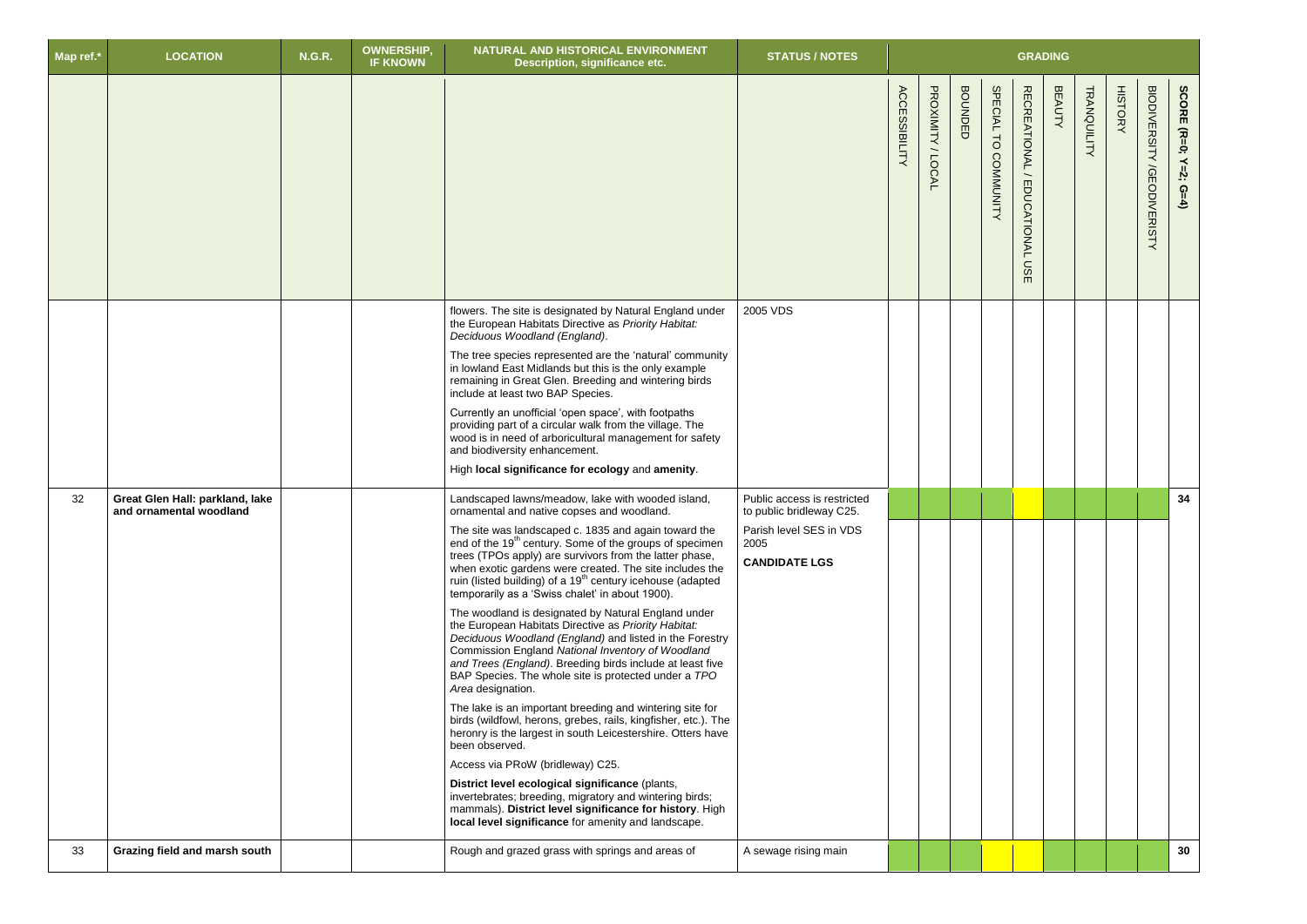| Map ref.* | <b>LOCATION</b>                                 | <b>N.G.R.</b> | OWNERSHIP,<br><b>IF KNOWN</b> | NATURAL AND HISTORICAL ENVIRONMENT<br>Description, significance etc.                                                                                                                                                                                                                                                                                                                                                                                                                                                                                                                                                                                                                                                                                                                                                                                                                              | <b>STATUS / NOTES</b>                                                                                                                                                                                                                                                                 |                      |                           |                |                                               | <b>GRADING</b>                                   |               |             |                |                                             |                                 |
|-----------|-------------------------------------------------|---------------|-------------------------------|---------------------------------------------------------------------------------------------------------------------------------------------------------------------------------------------------------------------------------------------------------------------------------------------------------------------------------------------------------------------------------------------------------------------------------------------------------------------------------------------------------------------------------------------------------------------------------------------------------------------------------------------------------------------------------------------------------------------------------------------------------------------------------------------------------------------------------------------------------------------------------------------------|---------------------------------------------------------------------------------------------------------------------------------------------------------------------------------------------------------------------------------------------------------------------------------------|----------------------|---------------------------|----------------|-----------------------------------------------|--------------------------------------------------|---------------|-------------|----------------|---------------------------------------------|---------------------------------|
|           |                                                 |               |                               |                                                                                                                                                                                                                                                                                                                                                                                                                                                                                                                                                                                                                                                                                                                                                                                                                                                                                                   |                                                                                                                                                                                                                                                                                       | <b>ACCESSIBILITY</b> | PROXIMITY<br><b>/LOCA</b> | <b>BOUNDED</b> | <b>SPECIAL</b><br>$\overline{C}$<br>COMMUNITY | <b>RECREATIONAL</b><br>EDUCATIONAL<br><b>USE</b> | <b>BEAUTY</b> | TRANQUILITY | <b>HISTORY</b> | <b>BIODIVERSITY</b><br><b>/GEODIVERISTY</b> | SCORE (R=0;<br>$Y=2;$<br>$G=4)$ |
|           | of Oaks Road                                    |               |                               | rushes etc.; a ?pre-Enclosure field boundary follows the<br>small stream (now ditched) on the east boundary.<br>Although ploughed in mid-20 <sup>th</sup> century, ridge and furrow<br>survives and low-intensity grassland management more<br>recently has restored some of the ecological value. The<br>fields, hedges and woodland edge together are habitat for<br>several BAP species of birds.<br>The southern portion, originally part of the water<br>meadows and stream course of Burton Brook before its<br>19 <sup>th</sup> and 20 <sup>th</sup> century straightening, is now an area of wet<br>meadow and marsh, with wetland plants including rushes<br>kingcups and lady's smock. This is one of the only two<br>marshes in the parish.<br>Access from PRoW (bridleway) C25.<br>High local level historical and amenity significance.<br>High local level ecological significance. | passes beneath the<br>southern section of the site<br>toward Glen sewage<br>treatment works.<br>Currently still grazed, with<br>permitted development<br>consent for fodder store.<br>Marsh area was designated<br>as District level SES in the<br><b>VDS</b><br><b>CANDIDATE LGS</b> |                      |                           |                |                                               |                                                  |               |             |                |                                             |                                 |
| 34        | <b>Glen Sewage Treatment Works</b>              |               | <b>STWA</b>                   | Buildings and plant, concrete surfaces, gravel and trees<br>surrounding sewage filter beds etc.<br>This is an important feeding and wintering site for birds,<br>including swifts and hirundines (the dwindling village<br>populations of these probably depend on this site for<br>survival), finches, buntings and wagtails (all three UK<br>species). Nine bird BAP species are regular.<br>High District level significance for ecology.                                                                                                                                                                                                                                                                                                                                                                                                                                                      |                                                                                                                                                                                                                                                                                       |                      |                           |                |                                               |                                                  |               |             |                |                                             | 14                              |
| 35        | Grazing field north and west of<br>sewage works |               |                               | Well-preserved ridge and furrow fields showing two or<br>three open field units with 's'-shaped ridges running down<br>the slope toward the edge of a low terrace marking the<br>limit of the Burton Brook floodplain. The old course of the<br>brook (before straightening in connection with Glen Hall<br>landscaping and later construction of the sewage works)<br>can be seen as shallow, mostly dry meanders in the<br>southeast part of the site.<br>Access via PRoW (bridleway) C25.<br>High local significance for history, landscape,<br>ecology and amenity.                                                                                                                                                                                                                                                                                                                           | <b>CANDIDATE LGS</b>                                                                                                                                                                                                                                                                  |                      |                           |                |                                               |                                                  |               |             |                |                                             | 30                              |
| 36        | <b>Burton Brook: south bank</b>                 |               |                               | Scrub, hedgerows, rough grassland and planted poplar                                                                                                                                                                                                                                                                                                                                                                                                                                                                                                                                                                                                                                                                                                                                                                                                                                              |                                                                                                                                                                                                                                                                                       |                      |                           |                |                                               |                                                  |               |             |                |                                             | 24                              |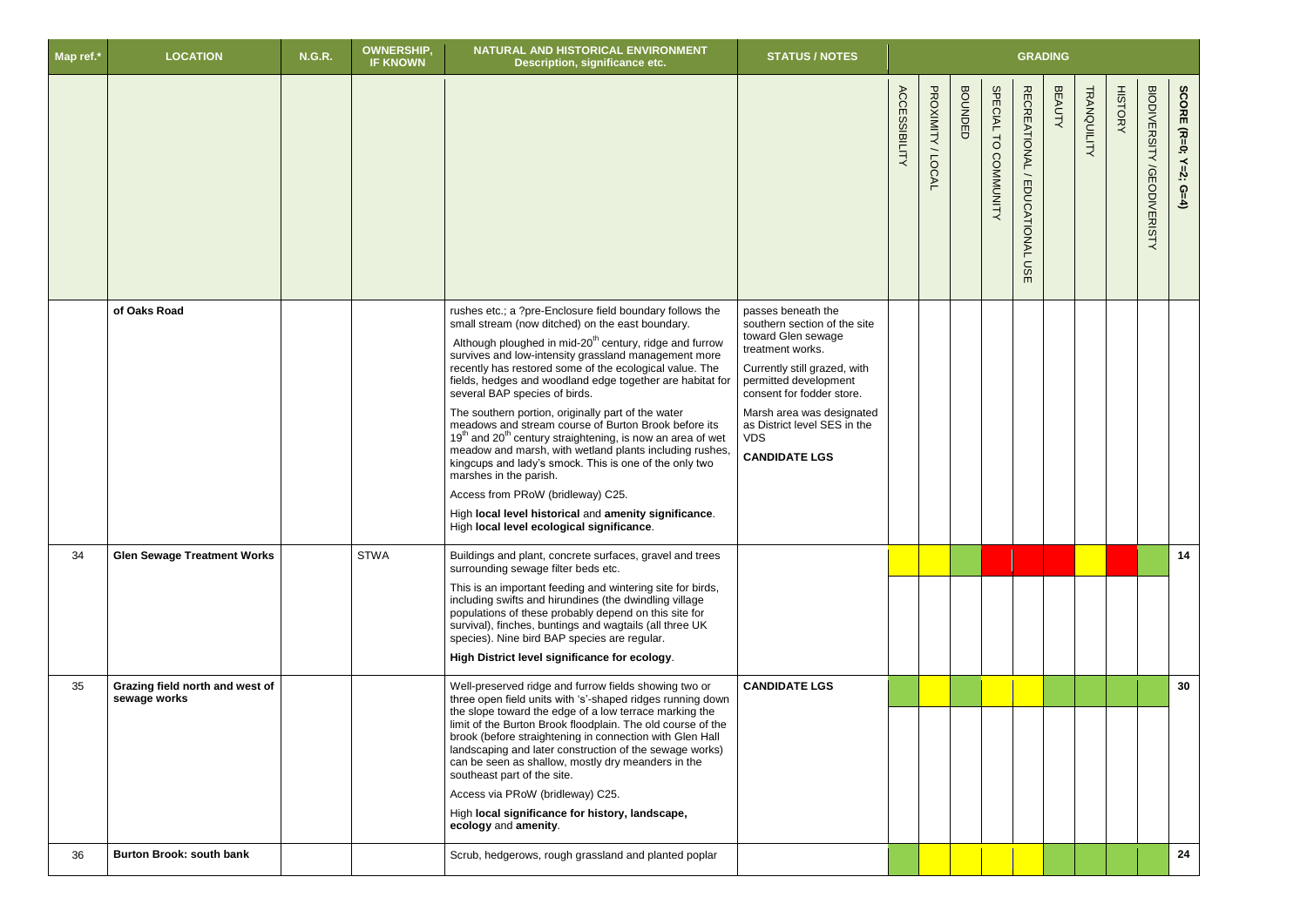| Map ref.* | <b>LOCATION</b>                         | <b>N.G.R.</b> | <b>OWNERSHIP,</b><br><b>IF KNOWN</b>                  | NATURAL AND HISTORICAL ENVIRONMENT<br>Description, significance etc.                                                                                                                                                                                                                                                                                                                                                                                                                                                                                                                                                                 | <b>STATUS / NOTES</b>                                                                                                          |                      |                     |                |                                | <b>GRADING</b>                                          |               |                    |                |                                      |                       |
|-----------|-----------------------------------------|---------------|-------------------------------------------------------|--------------------------------------------------------------------------------------------------------------------------------------------------------------------------------------------------------------------------------------------------------------------------------------------------------------------------------------------------------------------------------------------------------------------------------------------------------------------------------------------------------------------------------------------------------------------------------------------------------------------------------------|--------------------------------------------------------------------------------------------------------------------------------|----------------------|---------------------|----------------|--------------------------------|---------------------------------------------------------|---------------|--------------------|----------------|--------------------------------------|-----------------------|
|           |                                         |               |                                                       |                                                                                                                                                                                                                                                                                                                                                                                                                                                                                                                                                                                                                                      |                                                                                                                                | <b>ACCESSIBILITY</b> | PROXIMITY<br>/LOCAL | <b>BOUNDED</b> | SPECIAL TO<br><b>COMMUNITY</b> | <b>RECREATIONAL</b><br><b>EDUCATIONAL</b><br><b>DSE</b> | <b>BEAUTY</b> | <b>TRANQUILITY</b> | <b>HISTORY</b> | <b>BIODIVERSITY</b><br>/GEODIVERISTY | SCORE (R=0; Y=2; G=4) |
|           |                                         |               |                                                       | trees on south side of valley. Includes the old mill leat for<br>Glen watermill, designated as Leicestershire HER site<br>MLE21119. Forms part of wildlife corridor along Burton<br>Brook.<br>Access via PRoW C15<br>Breeding birds include willow tits (BAP species, nationally<br>declining and subject to monitoring by the British Trust for<br>Ornithology).<br>High local significance for ecology.                                                                                                                                                                                                                            |                                                                                                                                |                      |                     |                |                                |                                                         |               |                    |                |                                      |                       |
| 37        | <b>Manor Farm new wood</b>              |               | Manor Farm,<br><b>Burton Overy</b><br>(Craig Langton) | One parcel (of two - the other in Burton Overy) previously<br>arable, planted with native woodland species, beginning<br>2001. Received English Woodland Grant Scheme III<br>funding 2001-on.<br>Managed for wood products and wildlife, mainly by<br>coppicing. The site is listed in the Forestry Commission<br>England National Inventory of Woodland and Trees<br>(England).<br>Supports a good range of woodland species (birds,<br>plants, mammals, reptiles, invertebrates) including 7 BAP<br>bird species.<br>Public access by arrangement. Viewable from PROW<br>C <sub>15</sub> .<br>High local significance for ecology. |                                                                                                                                |                      |                     |                |                                |                                                         |               |                    |                |                                      | 22                    |
| 38        | 'Land at Archer's<br>Roundabout', south |               | <b>LCC</b>                                            | Surface floodwater holding pond for A6 road, with<br>wetland, grassland and scrub. The site supports at least 5<br>BAP species birds, while small mammals, barn, little and<br>tawny owls, and amphibians (four species, two BAP)<br>have been recorded.<br>The site could be managed for biodiversity enhancement<br>(subject to resources) as an extension of Burton Brook<br>WildSpace, with which it is contiguous via the River<br>Sense underbridge.<br>High local significance for ecology.                                                                                                                                   | Part of a DfT / Environment<br>Agency flood management<br>scheme site, transferred to<br>LCC on de-trunking of the<br>A6 road. |                      |                     |                |                                |                                                         |               |                    |                |                                      | 16                    |
| 39        | Glen Farm 'set-aside' fields            |               | Farmcare                                              | Two small fields (remnants of larger, pre-A6 parcels) not                                                                                                                                                                                                                                                                                                                                                                                                                                                                                                                                                                            | CONFIDENTIAL                                                                                                                   |                      |                     |                |                                |                                                         |               |                    |                |                                      | 30                    |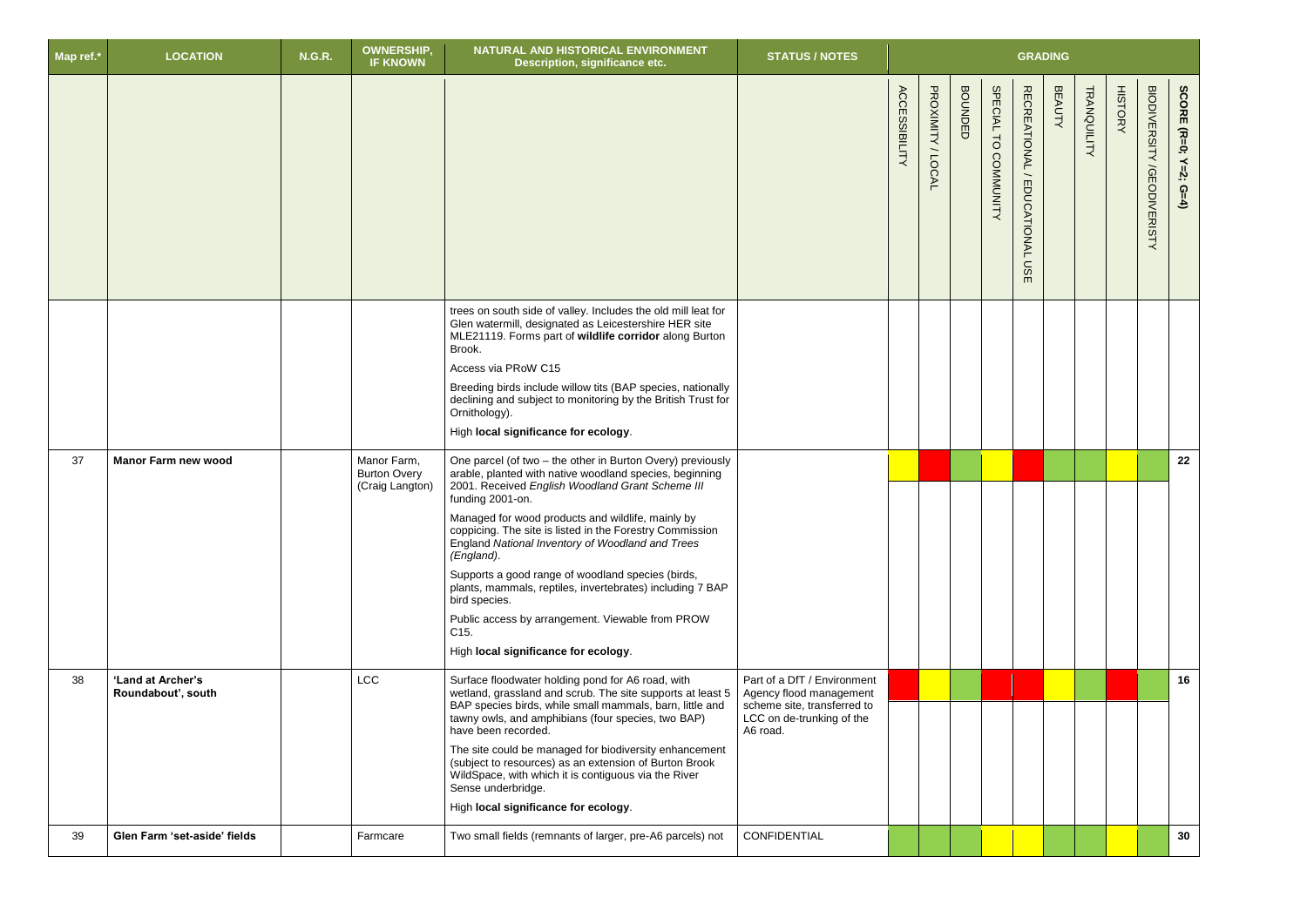| Map ref.* | <b>LOCATION</b>                             | <b>N.G.R.</b> | <b>OWNERSHIP</b><br><b>IF KNOWN</b> | NATURAL AND HISTORICAL ENVIRONMENT<br>Description, significance etc.                                                                                                                                                                                                                                                                                                                                                                                                                                                                                                                                                                                                                                                                                                                                                                                                                                                                                                           | <b>STATUS / NOTES</b>                                                                                                                                                                                                                          | <b>GRADING</b>       |                     |                |                      |                                            |               |                    |                |                                             |                       |
|-----------|---------------------------------------------|---------------|-------------------------------------|--------------------------------------------------------------------------------------------------------------------------------------------------------------------------------------------------------------------------------------------------------------------------------------------------------------------------------------------------------------------------------------------------------------------------------------------------------------------------------------------------------------------------------------------------------------------------------------------------------------------------------------------------------------------------------------------------------------------------------------------------------------------------------------------------------------------------------------------------------------------------------------------------------------------------------------------------------------------------------|------------------------------------------------------------------------------------------------------------------------------------------------------------------------------------------------------------------------------------------------|----------------------|---------------------|----------------|----------------------|--------------------------------------------|---------------|--------------------|----------------|---------------------------------------------|-----------------------|
|           |                                             |               |                                     |                                                                                                                                                                                                                                                                                                                                                                                                                                                                                                                                                                                                                                                                                                                                                                                                                                                                                                                                                                                |                                                                                                                                                                                                                                                | <b>ACCESSIBILITY</b> | PROXIMITY<br>/LOCAL | <b>BOUNDED</b> | SPECIAL TO COMMUNITY | RECREATIONAL/<br><b>EDUCATIONAL</b><br>USE | <b>BEAUTY</b> | <b>TRANQUILITY</b> | <b>HISTORY</b> | <b>BIODIVERSITY</b><br><b>/GEODIVERISTY</b> | SCORE (R=0; Y=2; G=4) |
|           |                                             |               | <b>Trading Ltd</b>                  | (since 2003) in production; management currently only to<br>comply with Weeds Act, 1959 (as amended). Grassland,<br>scrub and dense brambles, intermittent pond. The site<br>also includes small areas of embankments of A6 road,<br>with low-fertility grassland and scrub.<br>The site supports a diverse range of invertebrates,<br>notably Lepidoptera and Orthoptera, and breeding birds,<br>especially warblers (common and lesser whitethroats,<br>blackcaps), song thrushes and tree sparrows (at least<br>four BAP species birds have been recorded).<br>Access is by PRoW C28 It is also crossed by an unofficial<br>but well-used path between The Nook and Orchard Lane<br>$(C32)$ .<br>Forms part of a potential wildlife corridor between<br>Stoneygate School grounds and Burton Brook<br>WildSpace.<br>District level significance for ecology. Modification of<br>current management would further enhance ecological,<br>community and amenity significance. | Future management<br>(possible rotation of cutting<br>and natural regrowth to<br>create a habitat mosaic and<br>improve access) is subject<br>of discussion between<br>FarmCare and Great Glen<br>Community WildSpace.<br><b>CANDIDATE LGS</b> |                      |                     |                |                      |                                            |               |                    |                |                                             |                       |
| 40        | <b>Medieval village site</b>                |               |                                     | Paddock, part of the site (excavated 1990) of a medieval<br>settlement, presumed to be the centre of one of the two<br>known manors of which Glen consisted during the early<br>mediaeval period.                                                                                                                                                                                                                                                                                                                                                                                                                                                                                                                                                                                                                                                                                                                                                                              |                                                                                                                                                                                                                                                |                      |                     |                |                      |                                            |               |                    |                |                                             | 20                    |
| 41        | <b>Manor Farm ridge and furrow</b><br>field |               |                                     | Non-intensively managed grazing meadow, with surviving<br>well-preserved ridge and furrow and other earthworks<br>including traces of settlement platforms, roadside gravel<br>diggings and earlier courses of the turnpike and its<br>predecessor, the 'old way' between Glen and Kibworth.<br>The northeast corner of the site coincides with a group of<br>'medieval settlement plots' (Leicestershire HER site                                                                                                                                                                                                                                                                                                                                                                                                                                                                                                                                                             | <b>CANDIDATE LGS</b>                                                                                                                                                                                                                           |                      |                     |                |                      |                                            |               |                    |                |                                             | 30                    |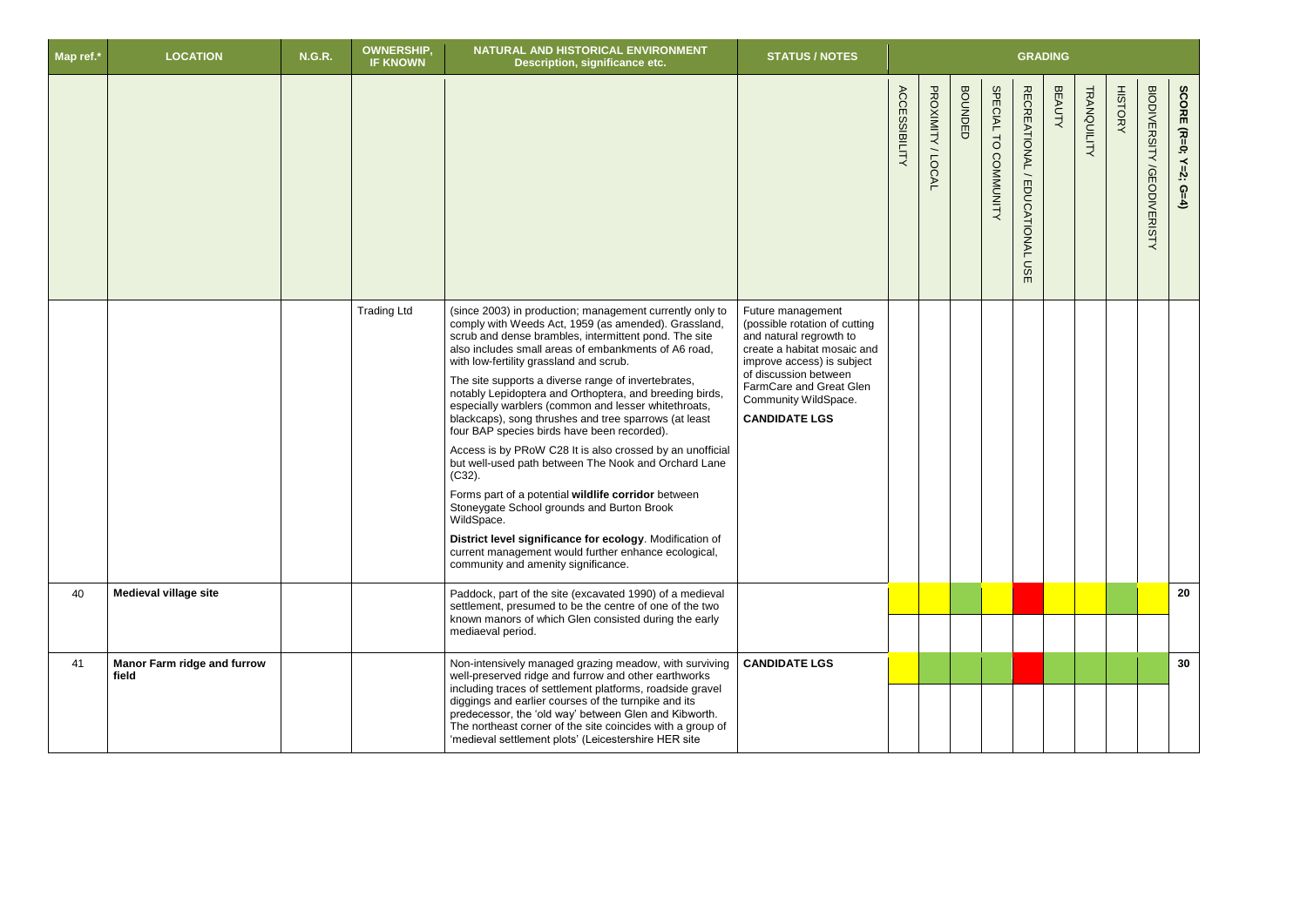| Map ref.* | <b>LOCATION</b>                                                            | <b>N.G.R.</b> | <b>OWNERSHIP,</b><br><b>IF KNOWN</b>                                 | NATURAL AND HISTORICAL ENVIRONMENT<br>Description, significance etc.                                                                                                                                                                                                                                                                                                                                                                                                                                                                                                                                                                                                                                                                                                                                                                                                              | <b>STATUS / NOTES</b>                                                                                                                             | <b>GRADING</b>       |                     |                |                                                      |                                               |               |             |                |                                             |                                       |
|-----------|----------------------------------------------------------------------------|---------------|----------------------------------------------------------------------|-----------------------------------------------------------------------------------------------------------------------------------------------------------------------------------------------------------------------------------------------------------------------------------------------------------------------------------------------------------------------------------------------------------------------------------------------------------------------------------------------------------------------------------------------------------------------------------------------------------------------------------------------------------------------------------------------------------------------------------------------------------------------------------------------------------------------------------------------------------------------------------|---------------------------------------------------------------------------------------------------------------------------------------------------|----------------------|---------------------|----------------|------------------------------------------------------|-----------------------------------------------|---------------|-------------|----------------|---------------------------------------------|---------------------------------------|
|           |                                                                            |               |                                                                      |                                                                                                                                                                                                                                                                                                                                                                                                                                                                                                                                                                                                                                                                                                                                                                                                                                                                                   |                                                                                                                                                   | <b>ACCESSIBILITY</b> | PROXIMITY<br>/LOCAL | <b>BOUNDED</b> | <b>SPECIAL</b><br>$\overline{C}$<br><b>COMMUNITY</b> | RECREATIONAL/<br><b>EDUCATIONAL</b><br>S<br>m | <b>BEAUTY</b> | TRANQUILITY | <b>HISTORY</b> | <b>BIODIVERSITY</b><br><b>/GEODIVERISTY</b> | SCORE<br>$(R=0;$<br>$Y=2$ ;<br>$G=4)$ |
|           |                                                                            |               |                                                                      | MLE8446), while the main field includes evidence for five<br>open field units within the medieval Road Field of the pre-<br>Enclosure Nether End of Great Glen.<br>The southern, sinuous, boundary of the site follows a<br>presumed medieval (or older), possibly manorial,<br>boundary. The hedge on parts of this boundary has been<br>dated, using the Hooper method, at 700 years old.<br>The field is of District level significance for history and<br>landscape. The hedge is of District level significance<br>for history and ecology                                                                                                                                                                                                                                                                                                                                   |                                                                                                                                                   |                      |                     |                |                                                      |                                               |               |             |                |                                             |                                       |
| 42        | <b>Great Glen Crematorium,</b><br>cemetery and green burial<br>ground site |               | Co-operative<br>Group (to be<br>operated by<br>Westerleigh<br>Group) | Currently arable farmland with woodland edge, hedges,<br>ponds and scrub.<br>Approved plans include management of existing trees<br>and hedges, planting of wild flowers, shrubs and trees,<br>habitat creation (mainly wildflower meadows and lawns),<br>and management of ponds to help conservation of<br>protected great crested newts (Triturus cristata). If<br>implemented and maintained, these works will<br>considerably enhance the ecological and amenity value<br>of these two fields.<br>Access via adjacent PRoW C32. Some public access to<br>the site is proposed, detail to be confirmed; during<br>opening hours it could become a large 'public' open<br>space.<br>Potentially of District-level ecological and amenity<br>significance (restored medieval and enclosure hedges,<br>woodland edge, wildflower meadows, grassland, trees<br>and water bodies). | Evaluation is of expected<br>(potential) environmental<br>and amenity significance.<br>Full potential will not be<br>realised for 5 years or more |                      |                     |                |                                                      |                                               |               |             |                |                                             | 26                                    |
| 43        | <b>Bridge abutment</b><br>embankments, A6 / C32: north                     |               | Co-operative<br>Group (operated<br>by Westerleigh<br>Group)          | Two open, dry, grass areas on slopes created using<br>surplus road-works subsoil and sown with<br>wildflower/grass mix in 2001. Have been colonised by a<br>variety of native local wild flower species, including one of<br>only three known orchid sites in the parish, and<br>consequently has become a significant site for insects<br>including bees and Lepidoptera.<br>Accessed via PRoW C32<br>Site of high local significance for ecology                                                                                                                                                                                                                                                                                                                                                                                                                                |                                                                                                                                                   |                      |                     |                |                                                      |                                               |               |             |                |                                             | 24                                    |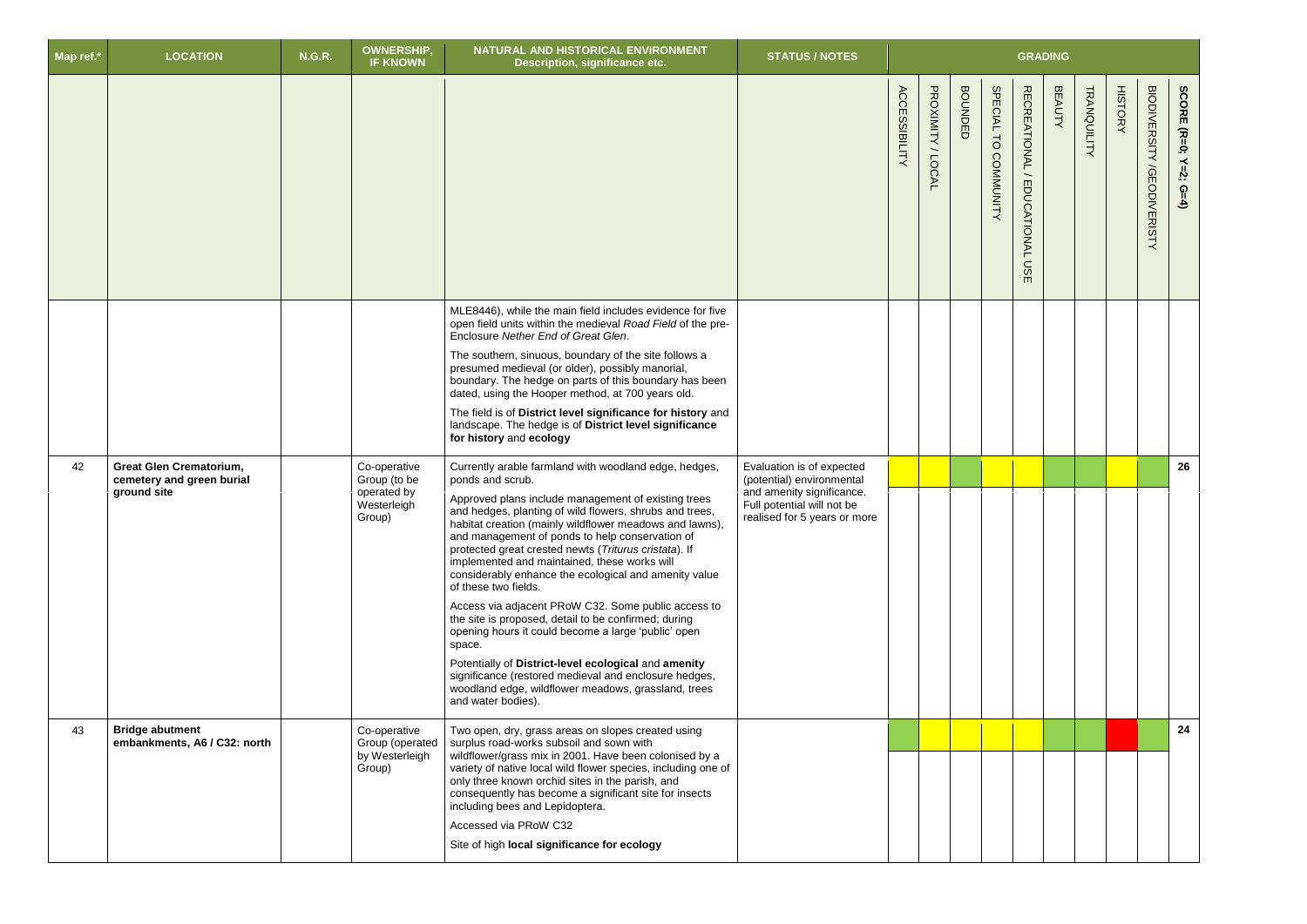| Map ref.* | <b>LOCATION</b>                                        | <b>N.G.R.</b> | <b>OWNERSHIP,</b><br><b>IF KNOWN</b> | NATURAL AND HISTORICAL ENVIRONMENT<br>Description, significance etc.                                                                                                                                                                                                                                                                                                                                                                                                                                                                                | <b>STATUS / NOTES</b>                                                                                                                                                                                     | <b>GRADING</b>       |                     |                         |                                |                                                         |               |                    |                |                                   |                            |
|-----------|--------------------------------------------------------|---------------|--------------------------------------|-----------------------------------------------------------------------------------------------------------------------------------------------------------------------------------------------------------------------------------------------------------------------------------------------------------------------------------------------------------------------------------------------------------------------------------------------------------------------------------------------------------------------------------------------------|-----------------------------------------------------------------------------------------------------------------------------------------------------------------------------------------------------------|----------------------|---------------------|-------------------------|--------------------------------|---------------------------------------------------------|---------------|--------------------|----------------|-----------------------------------|----------------------------|
|           |                                                        |               |                                      |                                                                                                                                                                                                                                                                                                                                                                                                                                                                                                                                                     |                                                                                                                                                                                                           | <b>ACCESSIBILITY</b> | PROXIMITY<br>/LOCAL | <b>BOUNDE</b><br>$\Box$ | <b>SPECIAL</b><br>TO COMMUNITY | <b>RECREATIONAL</b><br><b>EDUCATIONAL</b><br><b>DSE</b> | <b>BEAUTY</b> | <b>TRANQUILITY</b> | <b>HISTORY</b> | <b>BIODIVERSITY /GEODIVERISTY</b> | SCORE (R=0; Y=2;<br>$G=4)$ |
| 44        | <b>Bridge abutment</b><br>embankments, A6 / C32: south |               | FarmCare<br>Trading Ltd.             | Two open, dry, grass areas on slopes created using<br>surplus road-works subsoil and sown with                                                                                                                                                                                                                                                                                                                                                                                                                                                      | Managed collaboratively,<br>under informal agreement,                                                                                                                                                     |                      |                     |                         |                                |                                                         |               |                    |                |                                   | 24                         |
|           |                                                        |               |                                      | wildflower/grass mix in 2001. Have been colonised by a<br>variety of native local wild flower species, including one of<br>only three known orchid sites in the parish, and<br>consequently has become a significant site for insects<br>including bees and Lepidoptera.<br>Accessed via PRoW C32<br>Site of high local significance for ecology                                                                                                                                                                                                    | by FarmCare and GGCWS                                                                                                                                                                                     |                      |                     |                         |                                |                                                         |               |                    |                |                                   |                            |
| 45        | <b>Stoneygate School grounds</b>                       |               |                                      | Early 20 <sup>th</sup> century ornamental planting and landscaping<br>surrounding Great Glen Manor (1907), now the grounds<br>of a private school.                                                                                                                                                                                                                                                                                                                                                                                                  |                                                                                                                                                                                                           |                      |                     |                         |                                |                                                         |               |                    |                |                                   | 24                         |
|           |                                                        |               |                                      | Pre- and post-Enclosure hedges, open fields (several<br>with well-preserved ridge and furrow), parkland (as 'wood<br>pasture'), mature ornamental/exotic and native woodland.<br>The site supports a good variety of large and small<br>mammals and birds (including e.g. breeding owls,<br>buzzards, kestrels and sparrowhawks), presumably with<br>associated invertebrates - the site's hilltop position and<br>relative lack of disturbance is likely to benefit these raptor<br>species.<br>High local significance for ecology and landscape. |                                                                                                                                                                                                           |                      |                     |                         |                                |                                                         |               |                    |                |                                   |                            |
| 46        | <b>Union Canal and associated</b><br>areas             |               | Canal Trust and<br>others            | Regional to National significance (by definition) for<br>plants, invertebrates (land and aquatic), fish, mammals,<br>birds, etc., plus landscape and access.<br>Statutorily protected, plus other designations                                                                                                                                                                                                                                                                                                                                      | Part of Kilby - Foxton SSSI.<br>Citation at<br>http://www.sssi.naturalengla<br>nd.org.uk/citation/citation_p<br>hoto/1000224.pdf<br>[score not used<br>comparatively for<br>evaluating/prioritising other |                      |                     |                         |                                |                                                         |               |                    |                |                                   | 30                         |
| 47        | <b>Stackley House meadow</b>                           |               |                                      | Unimproved grassland, cut for hay; wild flowers. Only                                                                                                                                                                                                                                                                                                                                                                                                                                                                                               | sites]<br>Parish level SES in VDS                                                                                                                                                                         |                      |                     |                         |                                |                                                         |               |                    |                |                                   | 16                         |
|           |                                                        |               |                                      | such field in the parish.                                                                                                                                                                                                                                                                                                                                                                                                                                                                                                                           |                                                                                                                                                                                                           |                      |                     |                         |                                |                                                         |               |                    |                |                                   |                            |
| <b>RC</b> | <b>River Sence and Burton Brook</b>                    |               |                                      | River courses, banks, abandoned meanders, and                                                                                                                                                                                                                                                                                                                                                                                                                                                                                                       |                                                                                                                                                                                                           |                      |                     |                         |                                |                                                         |               |                    |                |                                   |                            |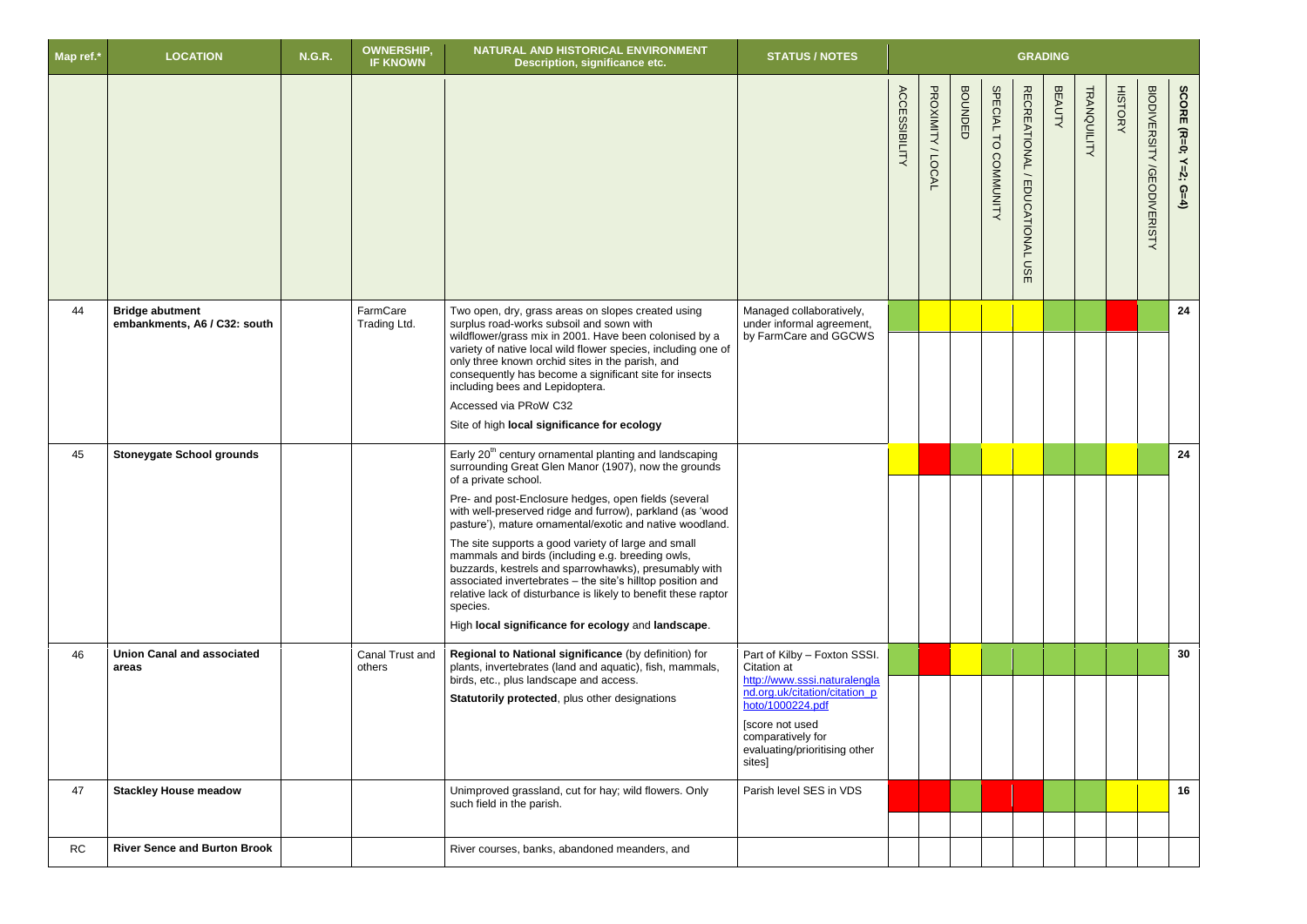| Map ref.*       | <b>LOCATION</b>                                               | <b>N.G.R.</b> | <b>OWNERSHIP,</b><br><b>IF KNOWN</b> | NATURAL AND HISTORICAL ENVIRONMENT<br>Description, significance etc.                                                                                                                                                                                                                                                                                                                                                                                                                                | <b>STATUS / NOTES</b> | <b>GRADING</b>       |                     |                |                                |                                           |               |                    |                |                                                                           |
|-----------------|---------------------------------------------------------------|---------------|--------------------------------------|-----------------------------------------------------------------------------------------------------------------------------------------------------------------------------------------------------------------------------------------------------------------------------------------------------------------------------------------------------------------------------------------------------------------------------------------------------------------------------------------------------|-----------------------|----------------------|---------------------|----------------|--------------------------------|-------------------------------------------|---------------|--------------------|----------------|---------------------------------------------------------------------------|
|                 |                                                               |               |                                      |                                                                                                                                                                                                                                                                                                                                                                                                                                                                                                     |                       | <b>ACCESSIBILITY</b> | PROXIMITY<br>/LOCAL | <b>BOUNDED</b> | SPECIAL TO<br><b>COMMUNITY</b> | <b>RECREATIONAL</b><br>EDUCATIONAL<br>msE | <b>BEAUTY</b> | <b>TRANQUILITY</b> | <b>HISTORY</b> | <b>BIODIVERSITY</b><br>SCORE (R=0; Y=2;<br><b>/GEODIVERISTY</b><br>$G=4)$ |
|                 | riparian corridors                                            |               |                                      | surrounding floodlands in arable fields.<br>Parts have been managed under subsidy through Higher<br>Level Stewardship agreements.<br>With adjoining areas (see map) they provide valuable<br>wildlife and landscape corridors through the arable<br>farmland.                                                                                                                                                                                                                                       |                       |                      |                     |                |                                |                                           |               |                    |                |                                                                           |
| H1              | <b>Hedge north of Orchard Lane</b><br>extension, footpath C32 |               |                                      | 7-species hedge, suggesting age of 700 years.<br>Potentially on the dark ages or early medieval boundary<br>enclosing an manor house or other settlement.<br>High local ecological, historical and landscape<br>significance; a relic of the medieval landscape.                                                                                                                                                                                                                                    | Historic hedge        |                      |                     |                |                                |                                           |               |                    |                |                                                                           |
| H <sub>2</sub>  | <b>Hedge west of Orchard Lane</b><br>extension                |               |                                      | Line of hedge recorded in 1760 Enclosure Award as<br>marking boundary between medieval 'middle' and 'road'<br>open fields. Includes Midland hawthorn Crataegus<br>laevigata, an indicator species for ancient hedges.<br>High local ecological, historical and landscape<br>significance; a relic of the medieval landscape.                                                                                                                                                                        | Historic hedge        |                      |                     |                |                                |                                           |               |                    |                |                                                                           |
| H <sub>3</sub>  | Hedge on parish boundary                                      |               |                                      | 8-species hedge (indicates 800 years old); parish<br>boundary may be of dark ages or older date.<br>High local ecological, historical and landscape<br>significance; a relic of the medieval landscape.                                                                                                                                                                                                                                                                                             | Historic hedge        |                      |                     |                |                                |                                           |               |                    |                |                                                                           |
| H4              | Hedge on parish boundary                                      |               |                                      | Parish boundary may be of dark ages or older date.<br>Hedge includes purging buckthorn Rhamnus cathartica, a<br>medieval medicinal plant. Two sections as shown appear<br>to be pre-Enclosure survivors; Parish boundary here has<br>probably been moved since 18 <sup>th</sup> C, as 'Martin's Wood'<br>(see above), although on the Great Glen side, is part of<br>Burton Manor farm land.<br>High local ecological, historical and landscape<br>significance; a relic of the medieval landscape. | Historic hedge        |                      |                     |                |                                |                                           |               |                    |                |                                                                           |
| HT <sub>1</sub> | Parts of PROW C20                                             |               |                                      | Old 'way' from Glenne to Stretton Magna (now deserted)<br>medieval village, now a public bridleway.<br>A relic of the open fields system. High local historical<br>and landscape significance.                                                                                                                                                                                                                                                                                                      |                       |                      |                     |                |                                |                                           |               |                    |                |                                                                           |